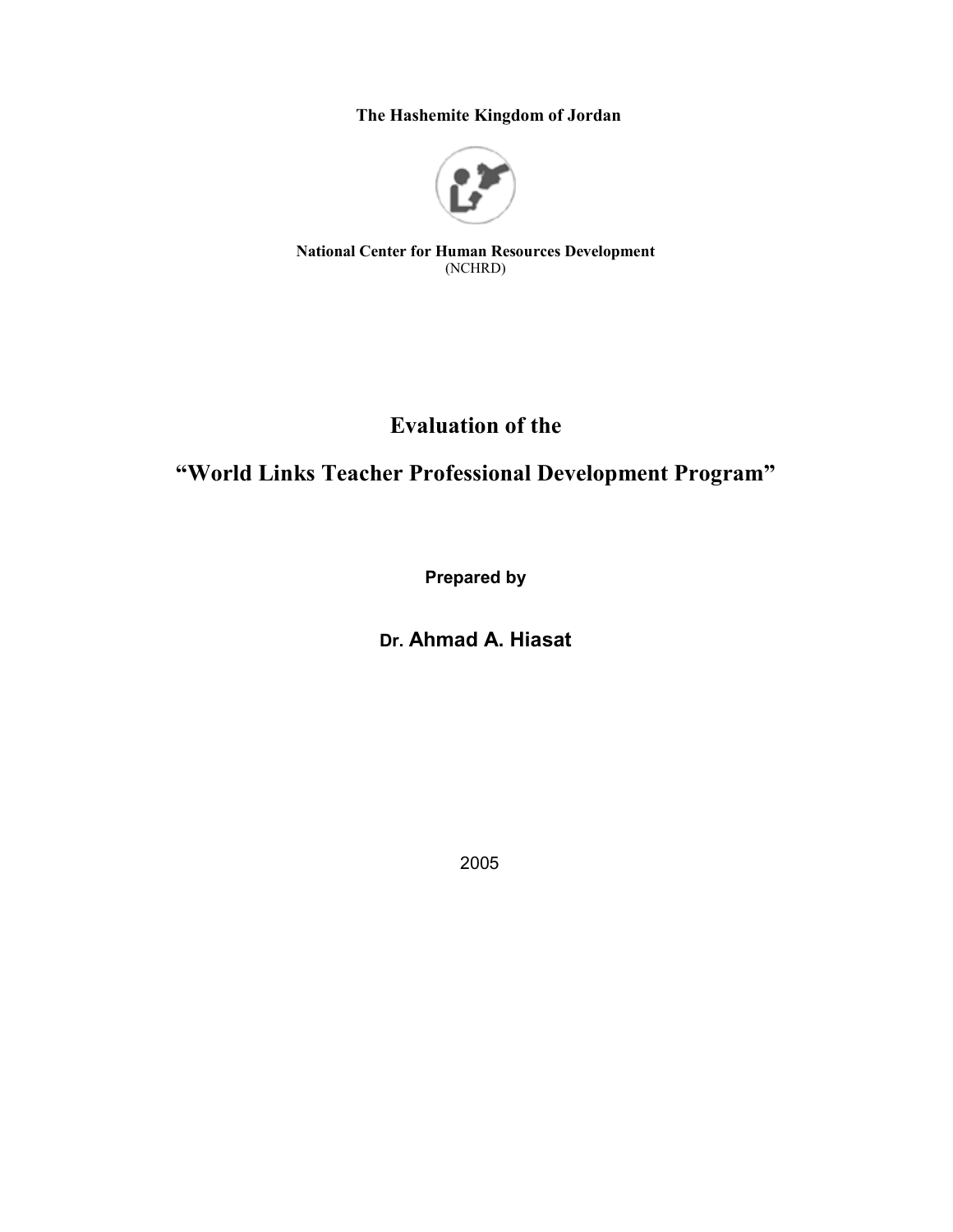### **Acknowledgements:**

Many people contributed to this research project by responding to questionnaires, agreeing to be interviewed, and attending meetings to discuss their experiences of the "World Links Teacher Professional Development Program". Without this input the research could not have taken place and the project conductor acknowledges this contribution. Particular thanks are given to World links Program Coordinators in Jordan. Finally, I would like to thank all the officials in the Ministry of Education and the National Center for Human Resources Development for funding this project.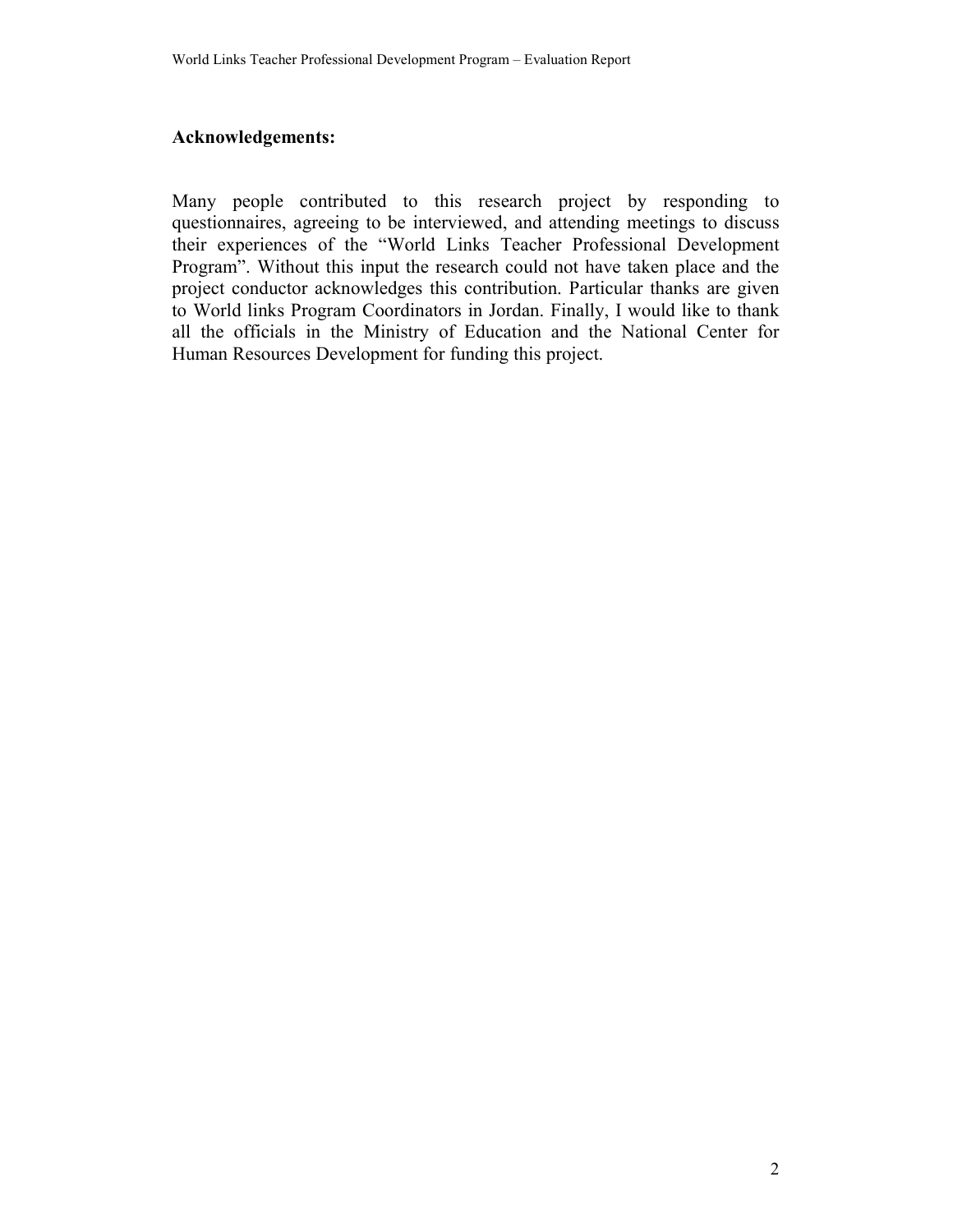# **TABLE OF CONTENTS**

|                                                                                                                                  |                           | 1. EXECUTIVE SUMMARY                                      | $\overline{4}$ |  |  |  |  |  |
|----------------------------------------------------------------------------------------------------------------------------------|---------------------------|-----------------------------------------------------------|----------------|--|--|--|--|--|
|                                                                                                                                  | $\tau$<br>2. INTRODUCTION |                                                           |                |  |  |  |  |  |
|                                                                                                                                  |                           | 3. AIMS AND OBJECTIVES                                    | 8              |  |  |  |  |  |
|                                                                                                                                  |                           | 4. THE POPULATION, SAMPLE AND INSTRUMENTS                 | 9              |  |  |  |  |  |
|                                                                                                                                  | 4.1                       | The Population                                            | 9              |  |  |  |  |  |
|                                                                                                                                  | 4.2                       | The Sample                                                | 9              |  |  |  |  |  |
|                                                                                                                                  | 4.3                       | The Instruments                                           | 10             |  |  |  |  |  |
|                                                                                                                                  |                           | 5. ANALYSIS AND FINDINGDS                                 | 11             |  |  |  |  |  |
|                                                                                                                                  | 5.1                       | "Achieving Program Objectives" Questionnaire              | 11             |  |  |  |  |  |
|                                                                                                                                  | 5.2                       | "Changing Teacher's Educational Practices" Questionnaire  | 13             |  |  |  |  |  |
|                                                                                                                                  | 5.3                       | "Training Material and Internet Activities" Questionnaire | 15             |  |  |  |  |  |
|                                                                                                                                  | 5.4                       | "Difficulties and Impediments" Questionnaire              | 17             |  |  |  |  |  |
|                                                                                                                                  | 5.5                       | <b>Open Question</b>                                      | 18             |  |  |  |  |  |
|                                                                                                                                  |                           | <b>6. TRAINING MATERIAL</b>                               | 19             |  |  |  |  |  |
|                                                                                                                                  | 6.1                       | <b>Content of Material</b>                                | 19             |  |  |  |  |  |
|                                                                                                                                  | 6.2                       | Critique of Material                                      | 20             |  |  |  |  |  |
|                                                                                                                                  |                           | 7. CONCLUSIONS AND RECOMMENDATIONS                        | 21             |  |  |  |  |  |
|                                                                                                                                  | 7.1                       | Conclusions                                               | 21             |  |  |  |  |  |
|                                                                                                                                  | 7.2                       | Recommendations                                           | 22             |  |  |  |  |  |
| <b>APPENDICES</b><br><b>Appendix 1: Questionnaires</b><br>24<br><b>Appendix 2: "World Links" Training Material Content</b><br>29 |                           |                                                           |                |  |  |  |  |  |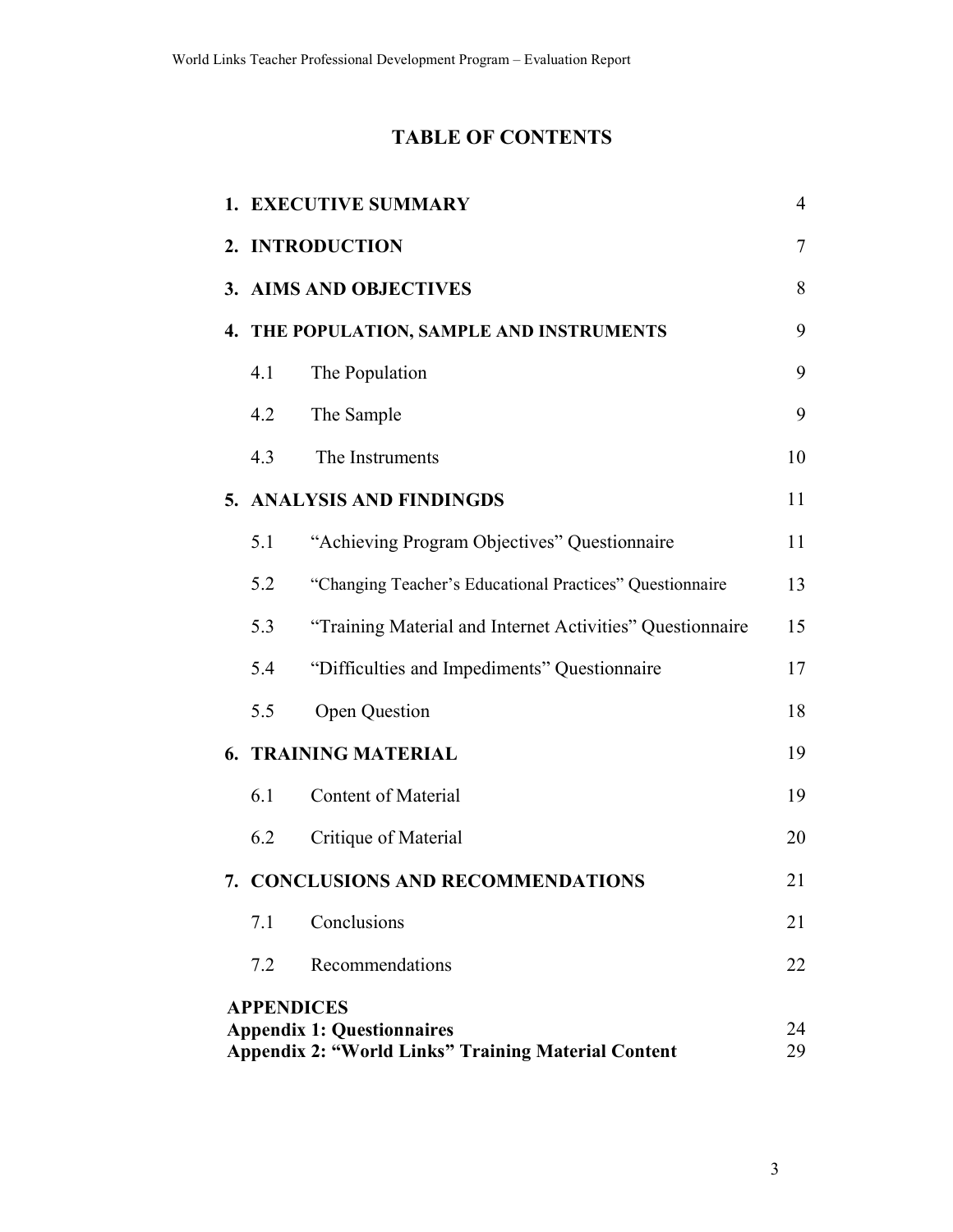#### $1<sub>1</sub>$ **EXCUTIVE SUMMARY**

This report focuses on the use and impact of the "World Links" Training Program to support Information and Communications Technology (ICT) training for teacher education in Jordan.

The work was undertaken recognizing that issues relating to ICT professional development in schools and the preparation of students in initial teacher training for working in a technology rich learning environment are complex. The complexity is compounded by the dynamic technological context. There are also many interacting issues relating to time, resources and modes of teaching and learning, which need to be addressed.

The approaches used for this research were a survey included 75 teachers, 40 personal interviews, and a critical review of the printed materials and the telecollaborative projects developed by the trainee teachers and their students.

The overall impression is that the "World Links" Training Program has been well received and it meets a range of needs for teachers and students. The Program is viewed as one that addresses the development of basic ICT skills set in the teaching/school context to a limited extent. Its use has been seen to be of most benefit to those with quite limited ICT experience.

Key Findings:

- All trainees are ICDL certified
- The training program increased ICT use for teaching and learning.
- The program has encouraged group work, innovative thinking, and selfconfidence.
- $\blacksquare$  . It also created the teachers' capability to design collaborative learning projects.
- More than half trainees recommend the program for other teachers.  $\blacksquare$  .
- Significant change in trainees' practices toward integrating ICT into  $\mathbf{E}^{(1)}$ curriculum, and encouraging students to use ICT in their coursework.
- Teachers recognize that their new role is to be "learning facilitators" rather than "information dictators".
- Due to inappropriate translation, most of the trainees do not use the  $\mathbf{u}$  . printed training material. Instead, they believe that internet-based activities are more useful.
- There are very serious difficulties that reduce the impact of the training program such as: insufficient number of computers, unsatisfactory Internet service, and unavailability of some software applications.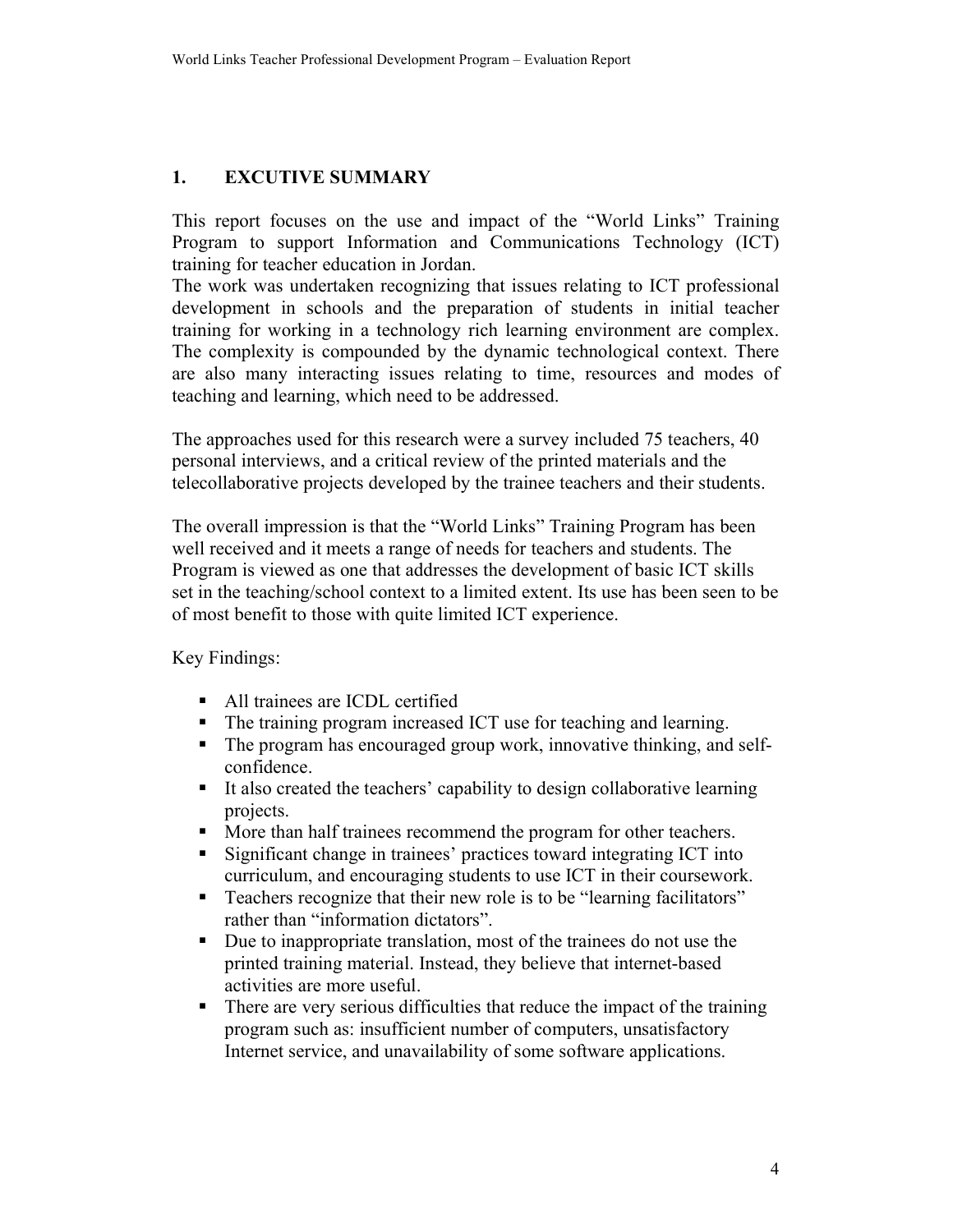- While the majority of trainees believe in the effectiveness of telecollaborative learning, less than half of them believe that it is difficult to integrate ICT use into education.
- The training course extends over many months, which causes many trainees to lose interest in the program.
- $\mathbf{u}$  . The program depends heavily on the Internet availability. The implementation of the program with students is quite difficult because majority of students do not have access to the Internet at home. This access is even very limited at school because labs at schools are engaged in ICT literacy courses.
- As seen by the trainees, a considerable number of trainers are not well qualified.
- $\mathbf{u}$  . There is no innovation or critical thinking issues in the material developed by trainees.

Conclusions:

- The program was effective in enhancing trainee teachers' ICT  $\blacksquare$ skills.
- There is a significant overlap between "World Links" program  $\mathbf{r}$ and ICDL.
- The "World Links" program enhances teachers' skills to develop ICT-based curriculum.
- Portfolios developed by the teachers and their students shift  $\sim$ partially the role of teacher.
- The program is highly dependent on Internet Access. This  $\mathbf{r}$ reduces the impact of the program due to the limited availability of Internet.
- Important concepts in the pedagogy of education reform are  $\blacksquare$ missing in the program.

Recommendations:

There is an evidence that "World Link" training program in its current state is supporting, partially, ICT-based teaching and learning. However, critical pedagogical practices for knowledge-based economy are not met in the program. Additionally, the program has a few difficulties that limit its objectives and outcomes. Nevertheless, it has merits that enable it to be adopted and disseminated provisionally. These provisions include:

- Limiting training to centers with high computer and internet  $\sim$ availability.
- Improving the quality of trainers.  $\mathbf{r}$
- Introducing missing pedagogical practices to the training  $\mathbf{r}$ program through proper training for the trainers.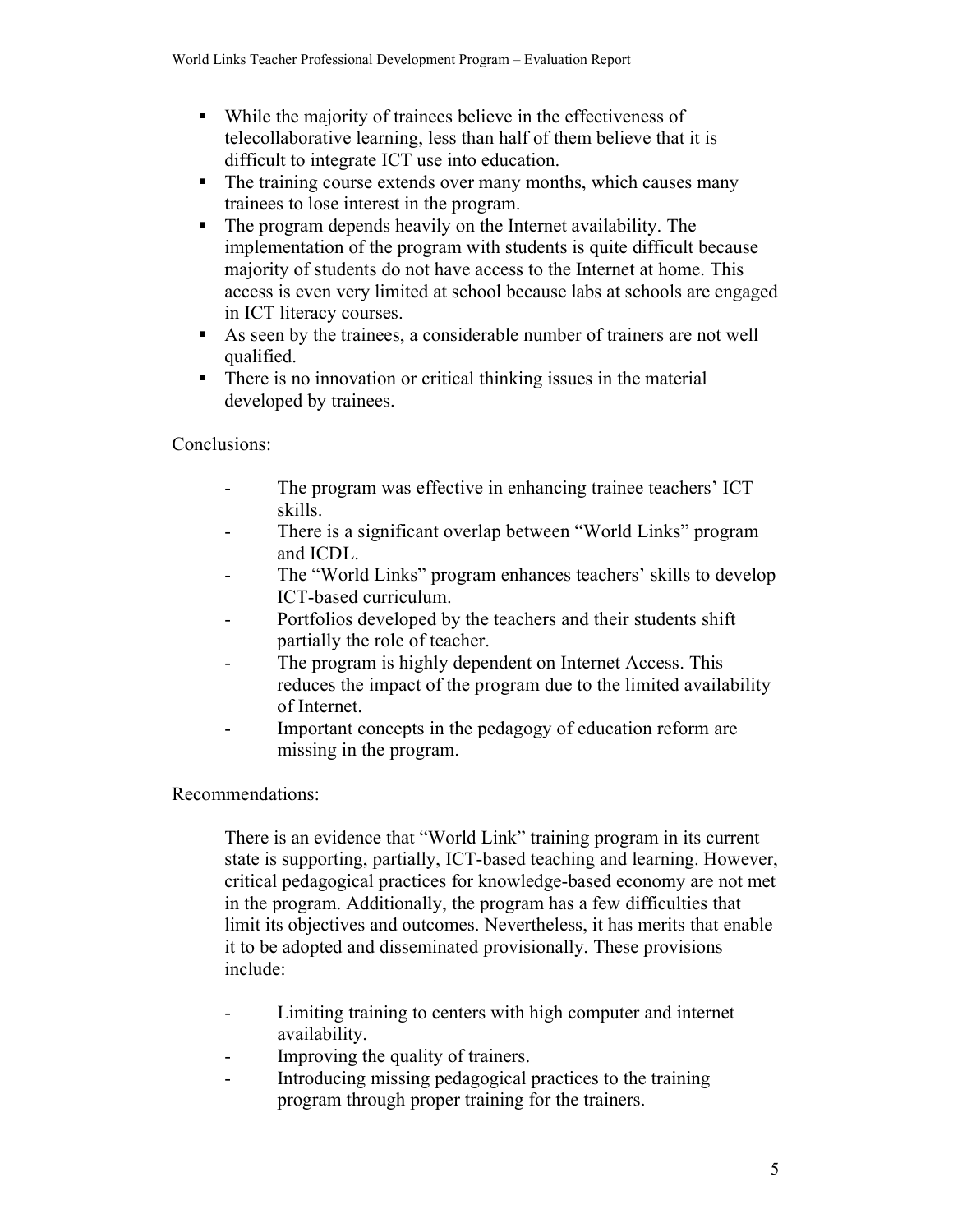- Reducing the training period through different approaches.  $\omega$
- Rewriting the training material to improve its presentation,  $\mathbb{Z}^{\mathbb{Z}}$ eliminate redundant and incorporate missing pedagogical practices.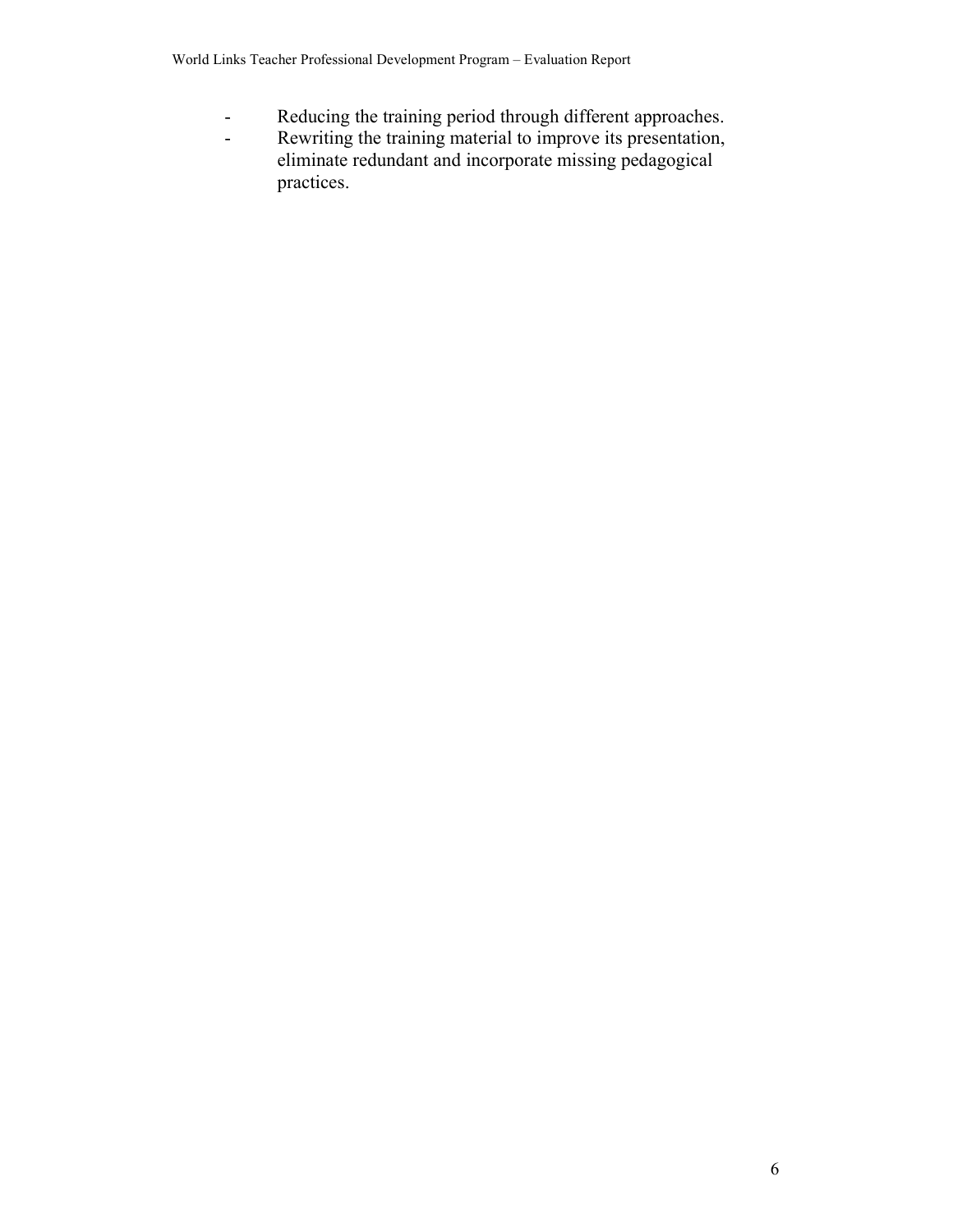## 2. INTRODUCTION

World Links began in mid-1997 as an initiative of Mr. James D. Wolfensohn, President of the World Bank, to help bring the developing world into the information age through its future leaders — students and to build cultural awareness among them in the face of an ever more global economy and society. Since then, the program has expanded to over 20 developing countries.

World Links is a global learning network linking thousands of students and teachers around the world via the Internet for collaborative projects and integration of technology into learning. The core "value-added" of World Links is its training program, designed to help teachers and students learn to use information and communication technologies (particularly the Internet) to improve teaching and learning.

The World Links training program was launched in Jordan in June 2003 after a memorandum of understanding that was signed among Ministry of Education, the Talal Abu Ghazaleh Organization and World Links.

The goal of this project is to better prepare students and teachers in Jordan to enter the information age by providing schools with sustainable solutions for mobilizing and harnessing the necessary technologies, skills and educational resources to improve learning and prepare youth to compete successfully in knowledge-based economy.

Thus far, the World Links in the Arab Region (WLAR) has implemented Wolrld Links' award-winning teacher professional development materials and trained 50 master trainers and 500 teachers.

The results are already apparent, as teachers and students are engaging in a wide range of educational activities that integrate technology, including technology-enhanced lesson plans and curriculum-based collaborative projects. Teachers are actively collaborating to share their experiences and enhance their technical and educational skills.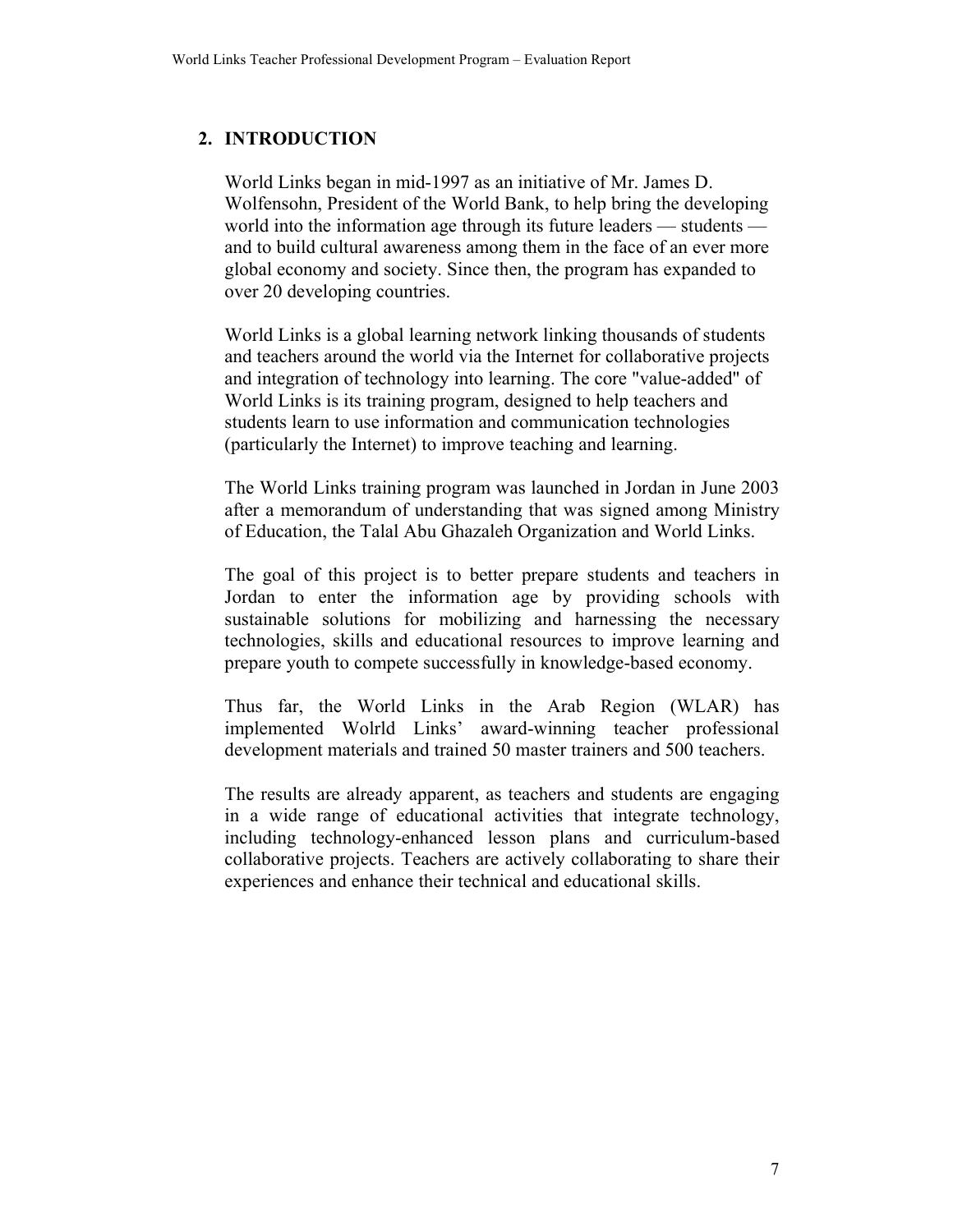## 3. AIMS AND OBJECTIVES

The aim of this study is to research the effectiveness of the "World" Links Program" in supporting teacher's readiness for the education reform. The study aims also to examine under what conditions the "World Links Program" may be most useful and successful before possible dissemination. To this end, it is necessary to:

- Highlight key features, strengths and weaknesses of the training material on which the "World Links Program" is based on.
- Identify the impact of the "World Links Program" on practicing teachers receiving this training.
- Identify all current problems, difficulties and impediments that have negative impact on the program outcomes.
- Make recommendations with regard to possible dissemination of the program, and the most effective training context and models.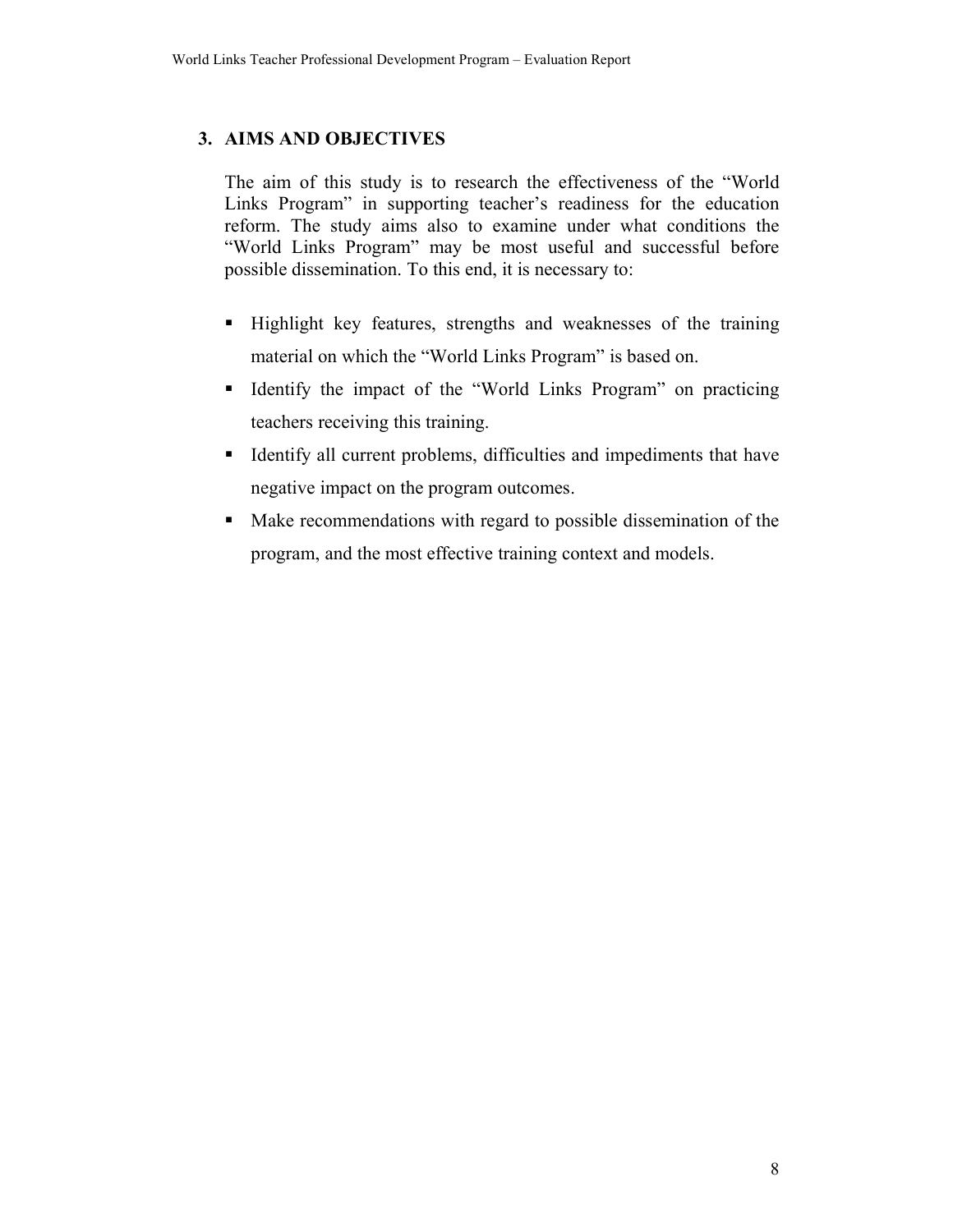#### $\overline{4}$ . THE POPULATION, SAMPLE AND INSTRUMENTS

#### $4.1$ **The Population**

The population of the study were the teachers who received the "World" Links" program. This group consisted of 575 teachers from different subject areas who volunteered to take the training. The motive for these volunteers was their own interest in professional development. The teacher promotion and ranking system of the Ministry o Education was another motive. The only prerequisite for the training was that the teacher should be an ICDL certified.

Due to different circumstances, only 510 teachers completed their fourphase program over the period of training, which extended for one year and a half.

#### $4.2$ **The Sample**

It was required that the sample of study should include no less than 10% of trainees. Since the training was conducted over different regions of Jordan, the sample has also been selected from North, Middle, and South of Jordan. Four training centers were selected randomly to reflect the geographical distribution of trainees and their numbers. The training Center in Jerash was chosen to represent the northern area of Jordan. The training Center in Karak was chosen to represent the southern area of Jordan. However, the center in Salt and one of the centers in Amman represented the middle of Jordan. On average, there were 18 to 20 trainees in each center. The total number of trainees who responded to the study survey was 75. The sample size represented 15% of the total population, which gave a better chance for indicative results and conclusions. Moreover, the whole research study was conducted by the researcher himself, which gave the study the same point of reference and evaluation method in different research activities.

#### $4.3$ **The Instruments**

The research consisted of two instruments, namely:

- Structured Questionnaires
- $\blacksquare$  Interviews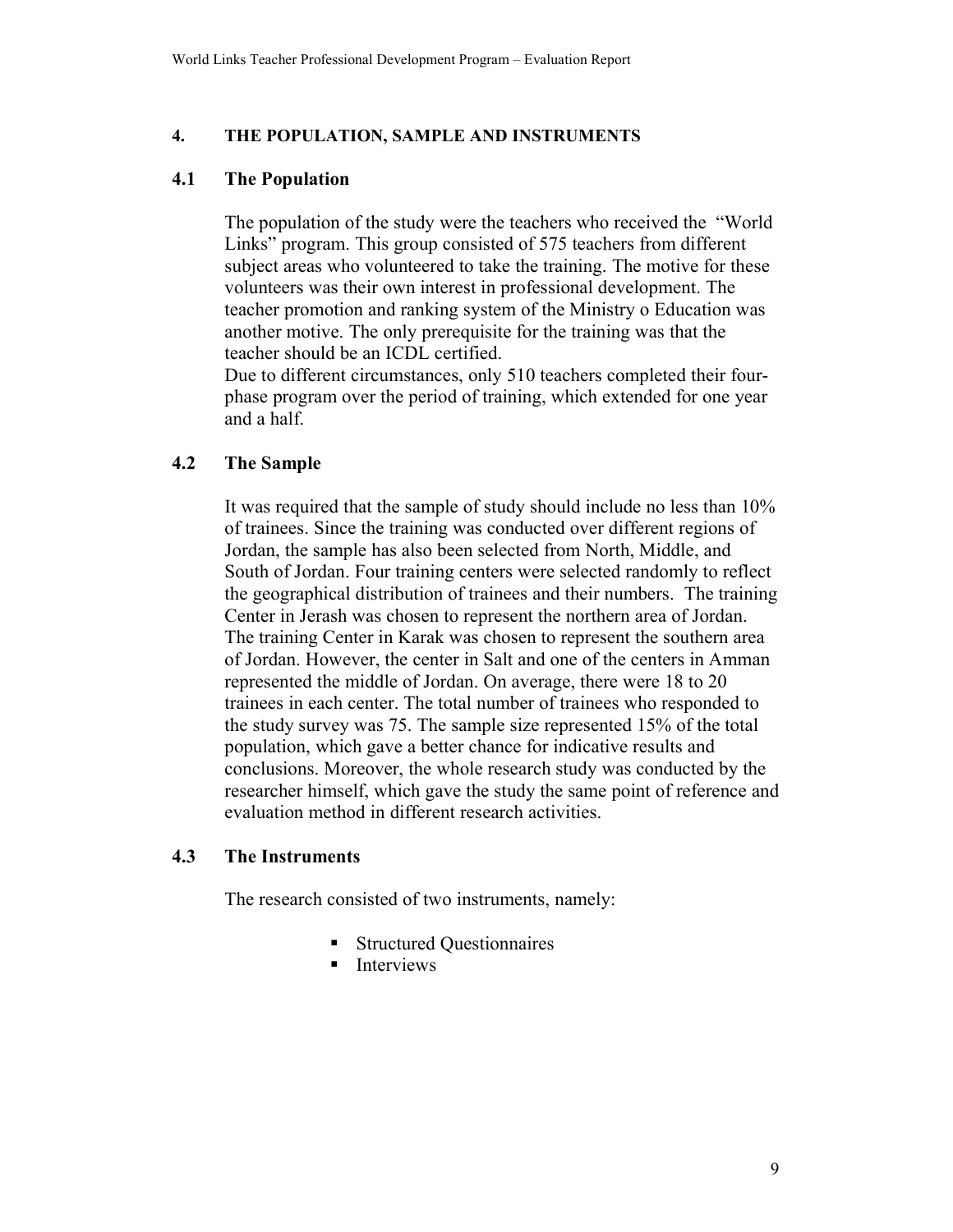## **Structured Ouestionnaires**

Questionnaires were developed to address a range of issues relating to the use of the "World Links Program". This included contextual information, information about the way the program was implemented. what individuals had expected from it and what they had been achieved. It also examined what its key strengths and weaknesses were, and what overall impact it had in terms of their own practice in the classroom and in their professional duties. The questionnaires also investigated possible difficulties. It also included an open question for the trainees to express other concern and write any comments that may have not been included in the question aire forms.

A group of people that has a relevant experience in such a program but it is not part of the sample, was asked to note any questions that posed any sort of problems like lack of clarity, relevancy, sensitivity of the answers, etc. Based on the received comments, the questionnaires were re-edited. The questionnaires in their final form are shown in Appendix 1.

The questionnaire's reliability and validity were examined using Chronbach's alpha. The Cronbach alpha for the entire questionnaire was 0.94, confirming the instrument's high internal consistency and reliability. Seventy-five (75) trainees filled the question aires, and most of them responded to the open question.

## **Interviews**

Almost forty (40) trainees were interviewed. In the interviews, the researcher discussed the strengths and weaknesses of the training program, as they see it. Moreover, the trainees showed the electronic portfolios they developed over four phases of their training. These portfolios are good reflections of the type of skills they gained and objectives they achieved.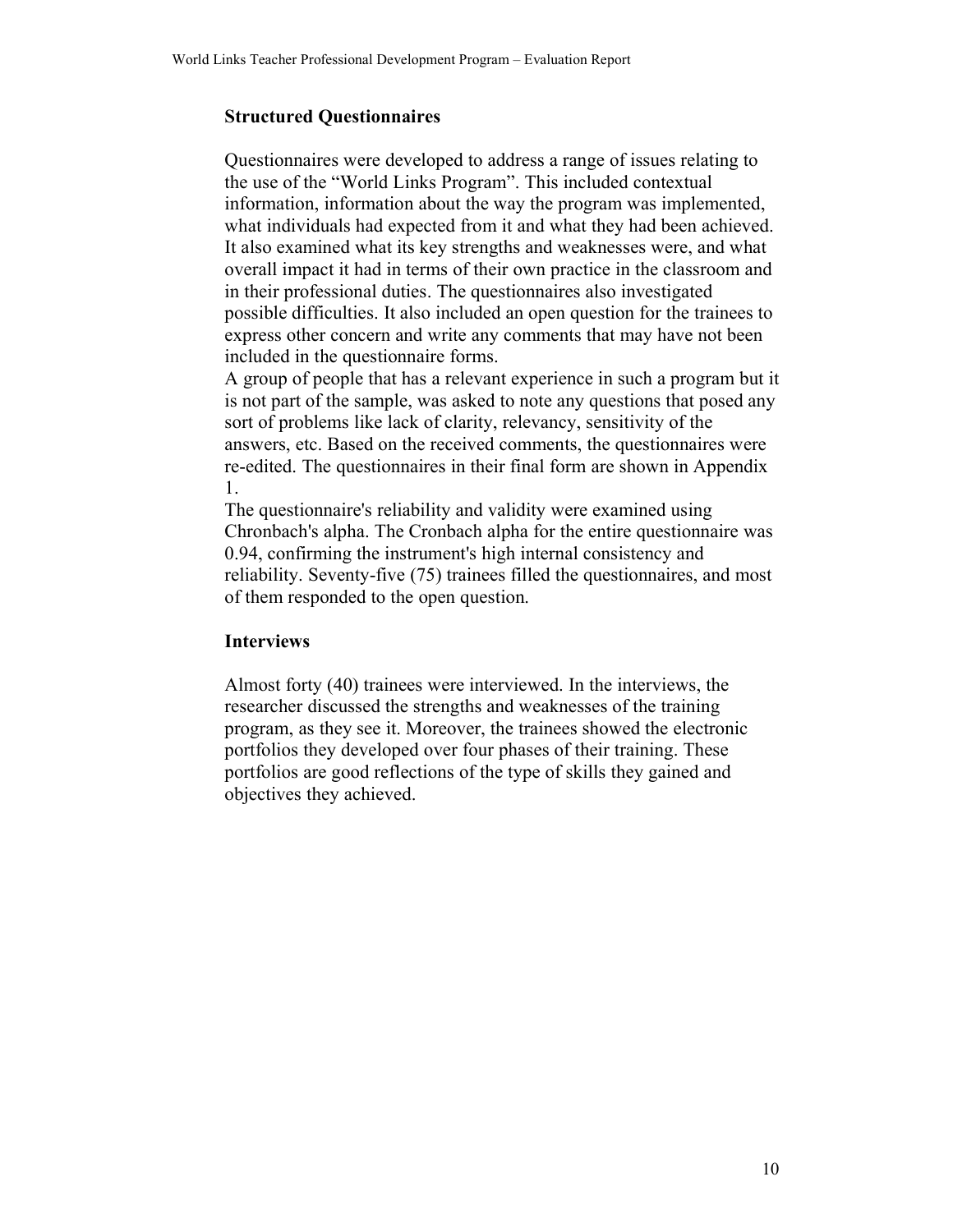### 5. **ANALYSIS AND FINDINGS**

The data collected from trainees by responding to the Questionnaires in Appendix 1 has been analyzed. The following shows the analysis of the questions in the order they are listed.

### $5.1$ "Achieving Program Objectives" Questionnaire

Table 1 lists the responses of trainees against the question:

Considering the Objectives of "World Links" training program, and based on the training you received, how do you agree with the following statements?

The responses in Table 1 are the valid percentages for the sample N, where N indicates the number of respondents for each item. Based on Table 1, the following findings can be drawn:

- After completing the program, there is a strong statistical evidence that the following objectives of World Links program has been achieved:
	- Encouraging teachers' group work (Item 2)
	- Enhancing teachers' innovative thinking (Item 5)
	- Enhancing teachers' self-confidence (Item 6)  $\omega_{\rm{max}}$
	- Helping in increasing the use of ICT in teachers' personal lives  $\omega_{\rm{max}}$  $(Item 7)$
	- Increasing teachers' use of Computers in research (Item 10)  $\omega_{\rm{max}}$
	- Creating the capability of designing telecollaborative learning  $\Delta \sim 10^4$ projects (Item 11)
- More than half of respondents do recommend that their colleagues undergo this training program (Item 12).
- There is no significant evidence that supports achieving other objectives claimed in the program.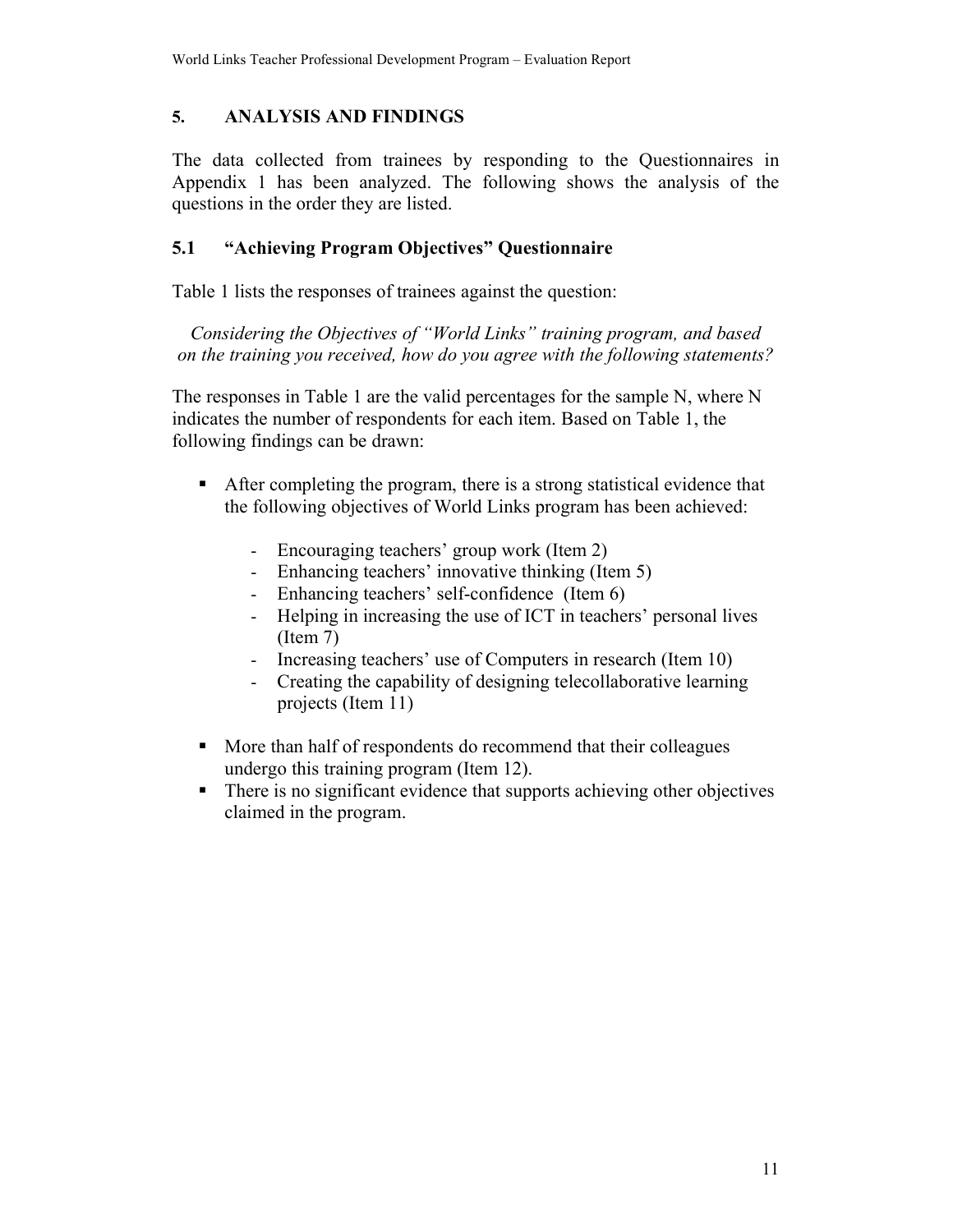|                |                                                                            |           | $1.1$ $\mu$ me $\mu$ <sub>m</sub> e $1.0$ <sub>p</sub> $\mu$ <sub>m</sub> $\sigma$ ogied $\mu$ |       |                |                    |                  |                   |
|----------------|----------------------------------------------------------------------------|-----------|------------------------------------------------------------------------------------------------|-------|----------------|--------------------|------------------|-------------------|
|                | Relative Frequency (%) <sup>1</sup><br><b>Strongly</b><br><b>Strongly</b>  |           |                                                                                                |       |                |                    |                  |                   |
|                | Item                                                                       | ${\bf N}$ | Agree                                                                                          | Agree | <b>Neither</b> | <b>Disagree</b>    | <b>Disagree</b>  | Mean <sup>2</sup> |
| $\mathbf{1}$   | Helped in<br>changing my<br>teaching methods                               | 75        | 6.7                                                                                            | 30.7  | 38.7           | 24.0               | $\boldsymbol{0}$ | 3.20              |
| $\overline{2}$ | Encouraged<br>group work                                                   | 75        | 18.7                                                                                           | 54.7  | 20.0           | 6.7                | $\boldsymbol{0}$ | 3.86              |
| $\overline{3}$ | Helped in<br>integrating ICT<br>into curriculum                            | 73        | 8.2                                                                                            | 32.9  | 45.2           | 13.7               | $\boldsymbol{0}$ | 3.36              |
| $\overline{4}$ | Enhanced<br>methods of<br>learning by doing                                | 75        | 8.0                                                                                            | 36.0  | 37.3           | 13.3               | 5.3              | 3.28              |
| 5              | Enhanced my<br>innovative<br>thinking and<br>knowledge                     | 75        | 21.3                                                                                           | 54.7  | 17.3           | 6.7                | $\boldsymbol{0}$ | 3.91              |
| 6              | Enhanced my<br>self-confidence<br>as a teacher                             | 74        | 18.9                                                                                           | 48.6  | 21.6           | $\boldsymbol{0}$   | $\boldsymbol{0}$ | 3.76              |
| $\tau$         | Helped in<br>increasing the<br>use of ICT in my<br>personal life           | 75        | 21.3                                                                                           | 38.7  | 26.7           | 13.3               | $\boldsymbol{0}$ | 3.68              |
| 8              | Enhanced my<br>loyalty to my<br>career                                     | 75        | 14.7                                                                                           | 21.3  | 41.3           | 17.3               | 5.3              | 3.23              |
| 9              | Enhanced my<br>capabilities to<br>prepare lesson<br>plans                  | 73        | 6.8                                                                                            | 28.8  | 46.6           | 12.3               | 5.5              | 3.19              |
| 10             | Increased my use<br>of Computer in<br>research                             | 75        | 32.0                                                                                           | 52.0  | 10.7           | 5.3                | $\boldsymbol{0}$ | 4.11              |
| 11             | Became capable<br>of designing tele-<br>collaborative<br>learning projects | 75        | 22.7                                                                                           | 41.3  | 25.3           | $\boldsymbol{8.0}$ | 2.7              | 3.74              |
| 12             | I do recommend<br>this training<br>course for other<br>teachers.           | 75        | 22.7                                                                                           | 36.0  | 24.0           | 6.7                | 10.7             | 3.54              |
|                | Average of Means                                                           |           |                                                                                                |       |                |                    |                  | 3.57              |

Table 1: Achieving Program Objectives

<sup>&</sup>lt;sup>1</sup> The percentage of the number of respondents to the total sample N.<br><sup>2</sup> Mean is computed based on a 1 to 5 scale (strongly disagree=1, strongly agree =5).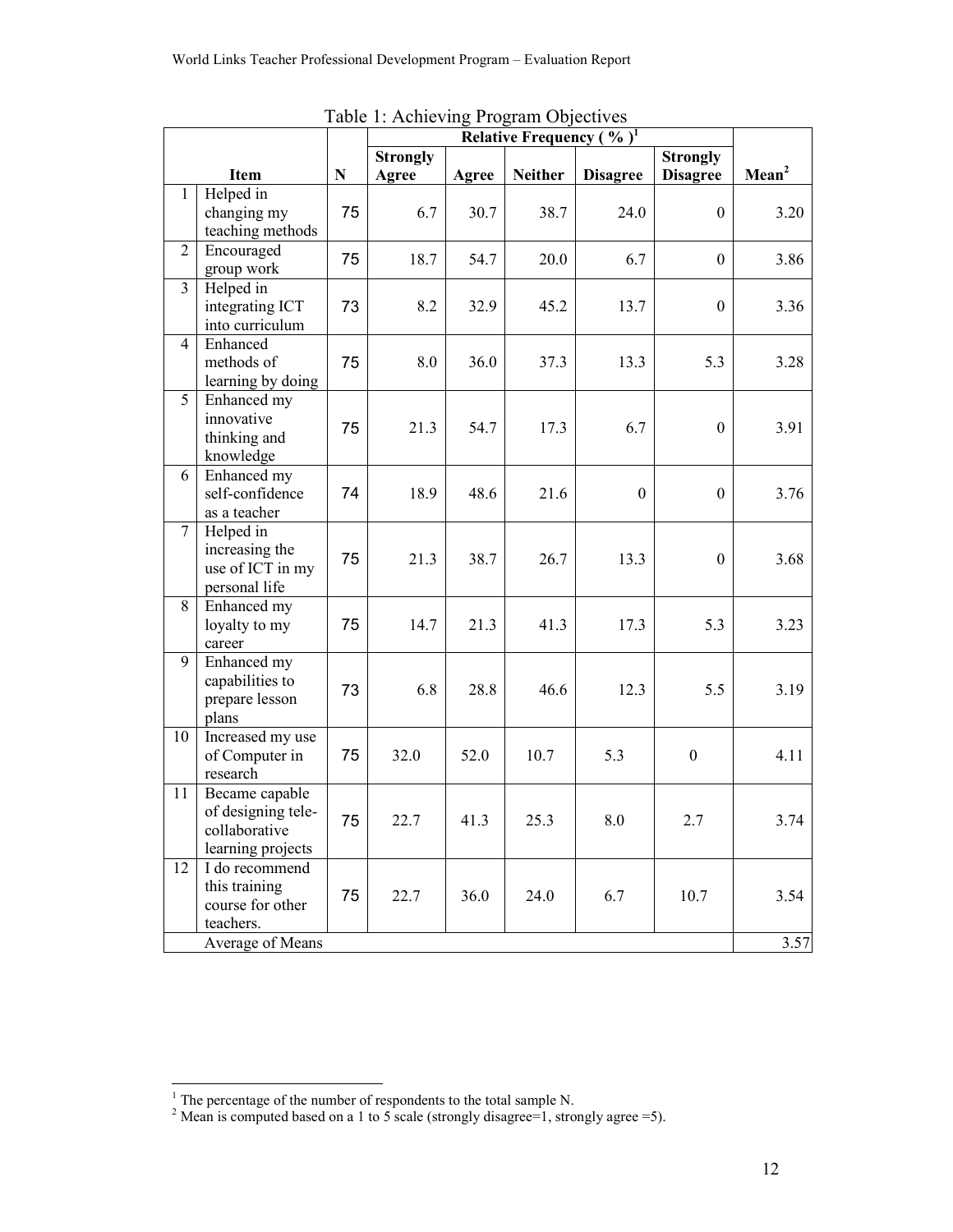#### $5.2$ "Changing Teacher's Educational Practices" Questionnaire

Table 2 summarizes trainees' responses to the question:

To what extent did you (or are you ready to) perform the activities listed in the following table with your students?

|                 |                                    |    | Mean $3$        | Mean $3$        |               |
|-----------------|------------------------------------|----|-----------------|-----------------|---------------|
|                 | <b>Item</b>                        | N  | <b>Before</b>   | <b>After</b>    | $t$ -test $4$ |
|                 |                                    |    | <b>Training</b> | <b>Training</b> |               |
| $\mathbf{1}$    | Integrating ICT in my course(s)    | 75 | 2.28            | 3.48            | $-10.7$       |
| $\overline{2}$  | Encouraging my Students to use     |    |                 |                 |               |
|                 | ICT in their coursework            | 73 | 2.49            | 3.64            | $-11.2$       |
| 3               | Implementing methods to            |    |                 |                 |               |
|                 | enhance students' dependence on    |    |                 |                 |               |
|                 | themselves                         | 75 | 2.51            | 3.42            | $-8.6$        |
| $\overline{4}$  | Implementing new strategies in     |    |                 |                 |               |
|                 | teaching & learning                | 74 | 2.66            | 3.47            | $-8.0$        |
| 5               | Managing the class in an effective |    |                 |                 |               |
|                 | way                                | 73 | 3.37            | 3.7             | $-2.8$        |
| 6               | Attracting students' attention     | 74 | 3.22            | 3.7             | $-4.6$        |
| $\overline{7}$  | Enriching the curriculum content   | 72 | 2.91            | 3.6             | $-6.7$        |
| 8               | Encouraging students to look for   |    |                 |                 |               |
|                 | extra knowledge resources          | 72 | 2.6             | 3.69            | $-10.8$       |
| 9               | Creating cooperation between       |    |                 |                 |               |
|                 | students                           | 74 | 3.03            | 3.77            | $-7.4$        |
| 10              | Respecting copyright laws          | 73 | 3               | 3.75            | $-7.6$        |
| 11              | Cooperating between school and     |    |                 |                 |               |
|                 | home                               | 74 | 2.68            | 3.49            | $-9.5$        |
| 12              | Making education more enjoyable    | 74 | 2.99            | 3.77            | $-7.8$        |
| 13              | Addressing individual differences  | 74 | 3.03            | 3.62            | $-7.1$        |
| 14              | Encouraging students' research-    |    |                 |                 |               |
|                 | oriented learning                  | 74 | 2.73            | 3.49            | $-7.5$        |
| $\overline{15}$ | Encouraging students' critical-    |    |                 |                 |               |
|                 | thinking                           | 72 | 2.78            | 3.51            | $-7.6$        |
| 16              | Changing the role of teacher from  |    |                 |                 |               |
|                 | a dictator to a facilitator        | 74 | 2.66            | 3.65            | $-10.2$       |
|                 | Average of Means                   |    | 2.81            | 3.61            |               |

|  |  | Table 2: Changing Teacher's Educational Practices |  |
|--|--|---------------------------------------------------|--|
|  |  |                                                   |  |

<sup>&</sup>lt;sup>3</sup> Mean is computed based on a 1 to 4 scale (not ready at all=1, slightly ready=2, reasonably ready=3, completely ready =4).

<sup>&</sup>lt;sup>4</sup> Paired-Samples T test is computed using 99% confidence interval for which the error  $\alpha$  is 1% and  $t_{\alpha} = -2.39$ .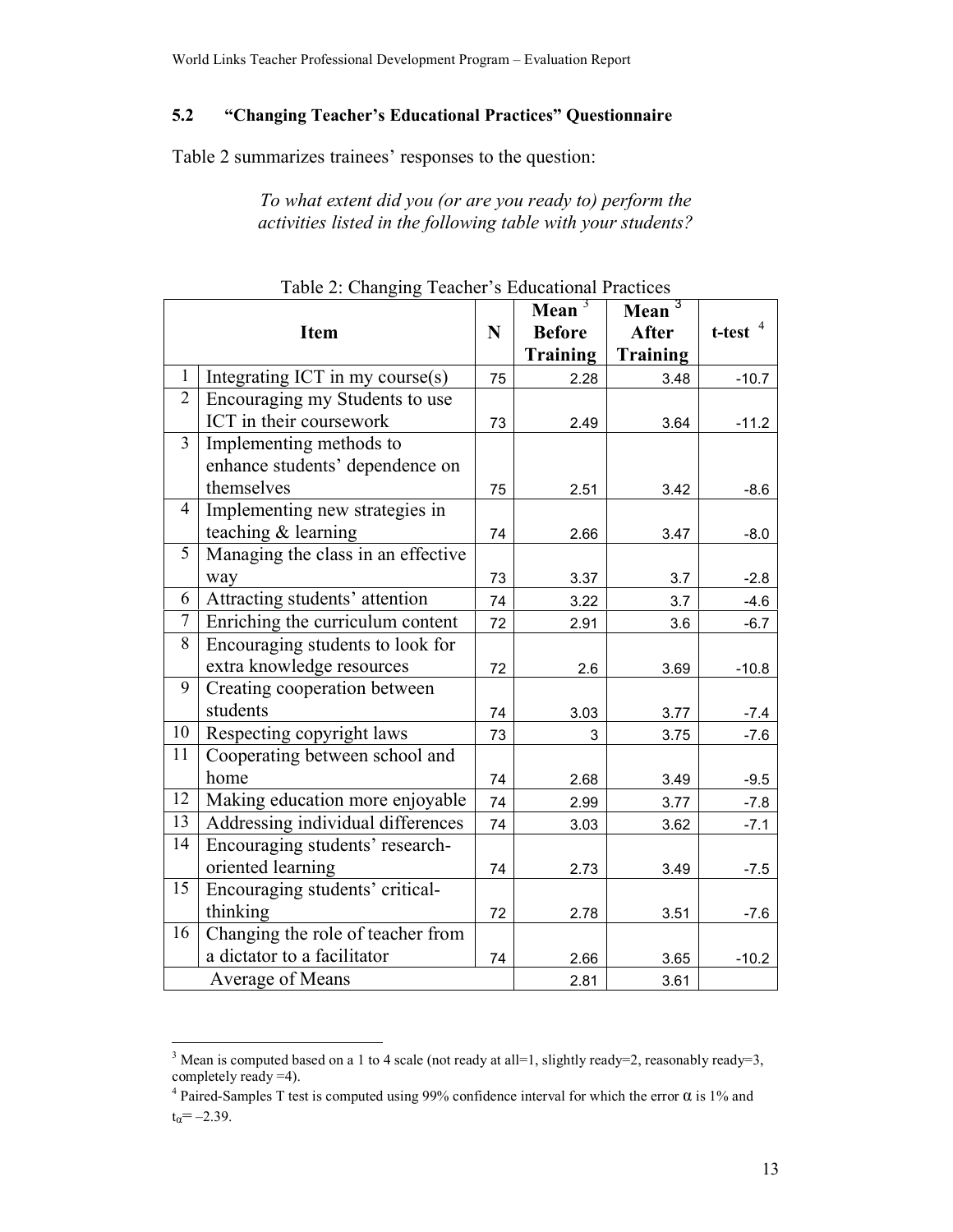The analyzed data shows clearly statistical evidence that the training program has changed, teacher practices. Specifically:

- $\mathbf{u}$  . There has been a very considerable change in the question aire items that are ICT-dependent practices. This is observable in items 1, 2, 8 and 16. Hence, there is a very significant change toward integrating ICT into curriculum, encouraging students to use ICT in their coursework and considering it a source for information.
- Most importantly is the Mean of item 16. This item shows that the  $\mathbf{u}$  . teacher has substantially changed and realized his/her new role of being more of a facilitator in the teaching process.
- $\blacksquare$  . There has been a very slight change in question aire items 5 and 6. These items imply that teachers enjoy a high level of class management skills and attracting students' attention skills, without even going into this training program.
- $\mathbf{u}$ The average of all the 16 means in the question aire indicates that there has been a considerable improvement in the overall practices of the teachers after training as compared with their practices before training.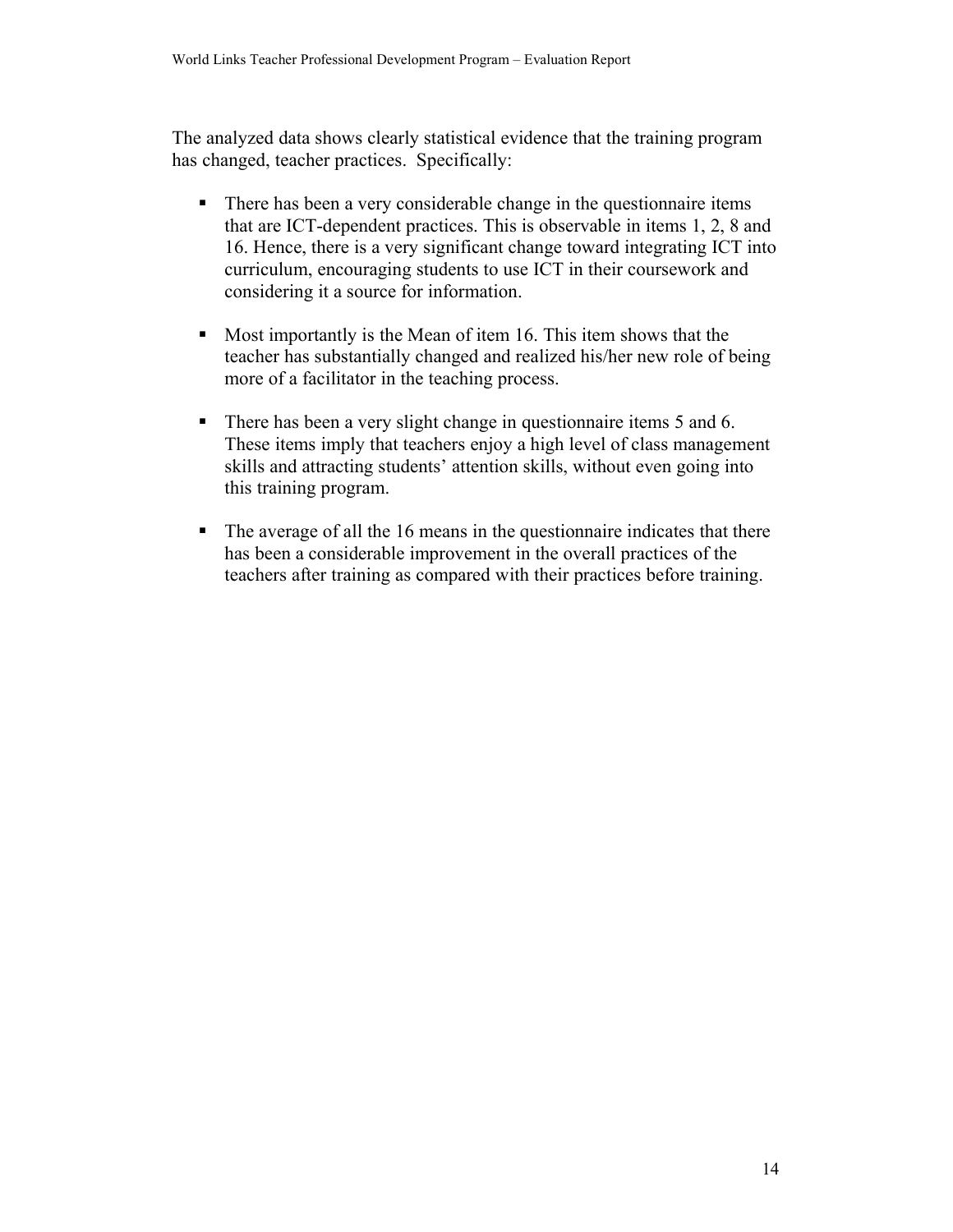#### 5.3 "Training Material and Internet Activities" Questionnaire

Table 3 summarizes the extent to which the training material and internet-based activities were satisfactory to the trainees. Specifically, the trainees responded to the question:

### Please express your personal satisfaction in each of the following items regarding: "World Links" training material and Internet activities.

|                |                                              | <b>Relative Frequency</b> |               |           |                   |
|----------------|----------------------------------------------|---------------------------|---------------|-----------|-------------------|
|                | <b>Training Material for the Four Phases</b> | To a great                | To a moderate | To a weak | Mean <sup>5</sup> |
|                |                                              | extent                    | extent        | extent    |                   |
| 1              | Ideas are well-expressed                     | 28.8                      | 50.7          | 20.5      | 2.31              |
| $\overline{2}$ | Units are well-structured                    | 24.7                      | 53.4          | 21.9      | 2.25              |
| 3              | The training material is presented in        | 24.7                      | 42.5          | 32.9      |                   |
|                | an easy and simple way                       |                           |               |           | 2.13              |
| 4              | The training material is                     | 28.8                      | 45.2          | 26.0      |                   |
|                | comprehensive                                |                           |               |           | 2.25              |
| 5              | The training material is interesting         | 13.7                      | 56.2          | 30.1      |                   |
|                | and motivates learning                       |                           |               |           | 2.04              |
| 6              | I used the training books and                | 4.1                       | 68.5          | 27.4      |                   |
|                | manuals                                      |                           |               |           | 1.96              |
| 7              | The training books and manuals were          | 12.3                      | 58.9          | 28.8      |                   |
|                | useful                                       |                           |               |           | 2.04              |
|                | Average of Means                             |                           |               |           | 2.14              |
|                |                                              |                           |               |           |                   |
|                | <b>Internet-based Activities</b>             |                           |               |           |                   |
| 8              | Inline with training objectives              | 43.8                      | 47.9          | 8.2       | 2.67              |
| 9              | Easy to implement                            | 39.7                      | 49.3          | 11.0      | 2.54              |
| 10             | The number of activities is adequate         | 28.8                      | 67.1          | 4.1       | 2.50              |

 $31.5$ 

 $37.0$ 

### Table 3: Trainees' Satisfaction with Training Material and Internet Activities

The time available for each activity is

These activities were useful

Average of Means

11

12

adequate

 $12.3$ 

 $12.3$ 

56.2

 $\overline{50.7}$ 

 $2.44$ 

2.50

2.52

 $5$  Mean is computed based on a 1 to 3 scale (to a weak extent=1, to a moderate extent=2, to a great  $extent=3)$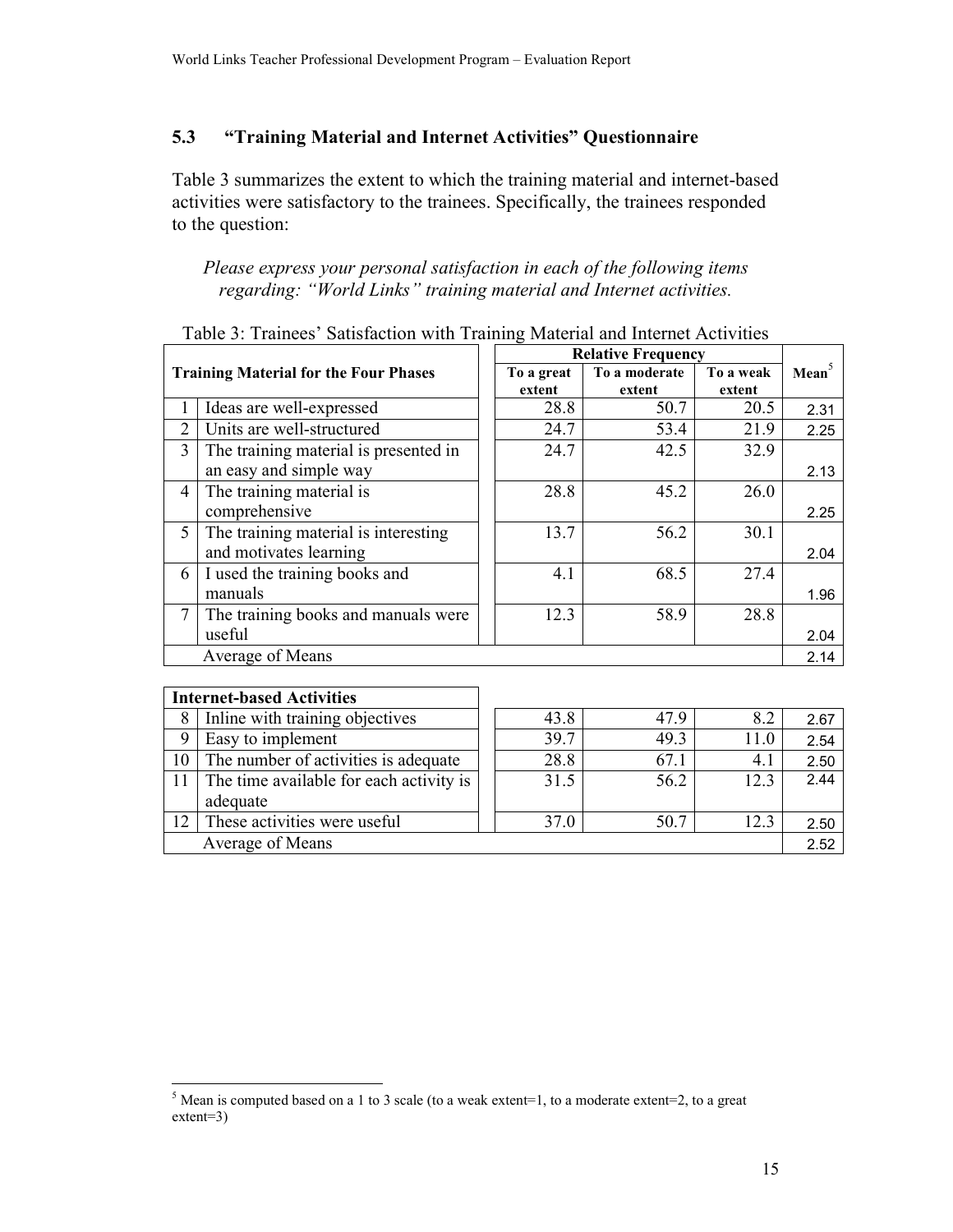Based on the valid percentages in Table 3, the following can be concluded:

- More than half of the trainees believe that the training material is at the moderate level in all its aspects addressed in items 1 through 4 (structure, simplicity, comprehensiveness, ... etc).
- Interestingly, very few among all respondents used the training books  $\mathbf{E}^{(1)}$ considerably, or believe that they were very useful, interesting or motivating (items 5 through 7).
- The majority of trainees believe that the internet-based activities are  $\mathbf{E}^{(1)}$ useful, inline with training objectives and easy to implement. The number of activities and their allocated time are also suitable.
- There is a statistical evidence that Internet-based activities are more  $\mathbf{u}$  . useful than books and manuals (item 7 versus item 12).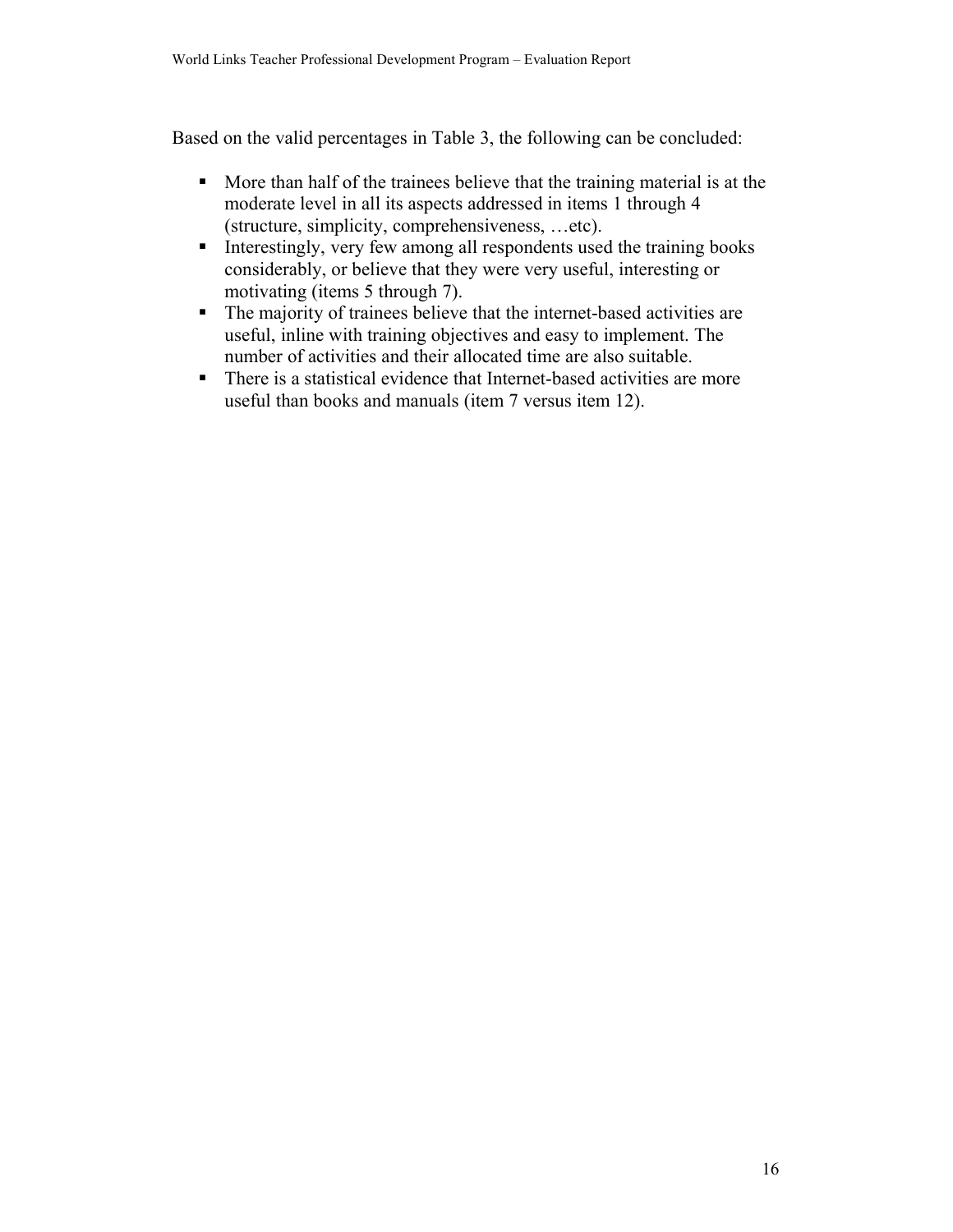#### $5.4$ "Difficulties and Impediments" Questionnaire

Table 4 summarizes trainees' responses to the question:

To what extent do you agree that the following items represent possible difficulties and impediments for the training program objectives?

|                |                                                                                          | Relative Frequency ( $\sqrt[6]{\ }$ <sup>6</sup> |                          |       |                |                 |                                    |          |
|----------------|------------------------------------------------------------------------------------------|--------------------------------------------------|--------------------------|-------|----------------|-----------------|------------------------------------|----------|
|                | <b>Item</b>                                                                              | N                                                | <b>Strongly</b><br>Agree | Agree | <b>Neither</b> | <b>Disagree</b> | <b>Strongly</b><br><b>Disagree</b> | Mean $7$ |
| $\mathbf{1}$   | Unavailability of<br>adequate number<br>of computers in<br>school                        | 73                                               | 58.9                     | 27.4  | $\Omega$       | 11.0            | 2.7                                | 4.29     |
| $\overline{2}$ | Unavailability of<br>necessary<br>software                                               | 73                                               | 42.5                     | 49.3  | $\theta$       | 8.2             | $\theta$                           | 4.26     |
| 3              | Unavailability of<br>satisfactory level<br>of internet service                           | 73                                               | 60.3                     | 30.1  | $\Omega$       | 9.6             | $\theta$                           | 4.41     |
| $\overline{4}$ | Difficulty of<br>integrating ICT<br>into education                                       | 73                                               | 4.1                      | 37.0  | 6.8            | 39.7            | 12.3                               | 2.81     |
| 5              | I do not believe in<br>the effectiveness<br>of<br>telecollaborative<br>learning projects | 73                                               | 1.4                      | 8.2   | 1.4            | 65.8            | 23.3                               | 1.99     |
|                | Average of Means                                                                         |                                                  |                          |       |                |                 |                                    | 3.552    |

Table 4: Difficulties and Impediments

The analyzed data shows clearly statistical evidence that the following are difficulties and impediments:

- The number of computers available to the trainees is not sufficient (item 1)
- Necessary software is not available (item 2)
- Internet service is not satisfactory (item 3)
- Less than half respondents believe that it is difficult to integrate ICT use  $\mathbf{u}$  . into education (item 4)

However, the majority believes that telecollaborative learning is effective (item  $5)$ 

 $6$  The percentage of the number of respondents to the total sample N

<sup>&</sup>lt;sup>7</sup> Mean is computed based on a 1 to 5 scale (strongly disagree=1, strongly agree =5)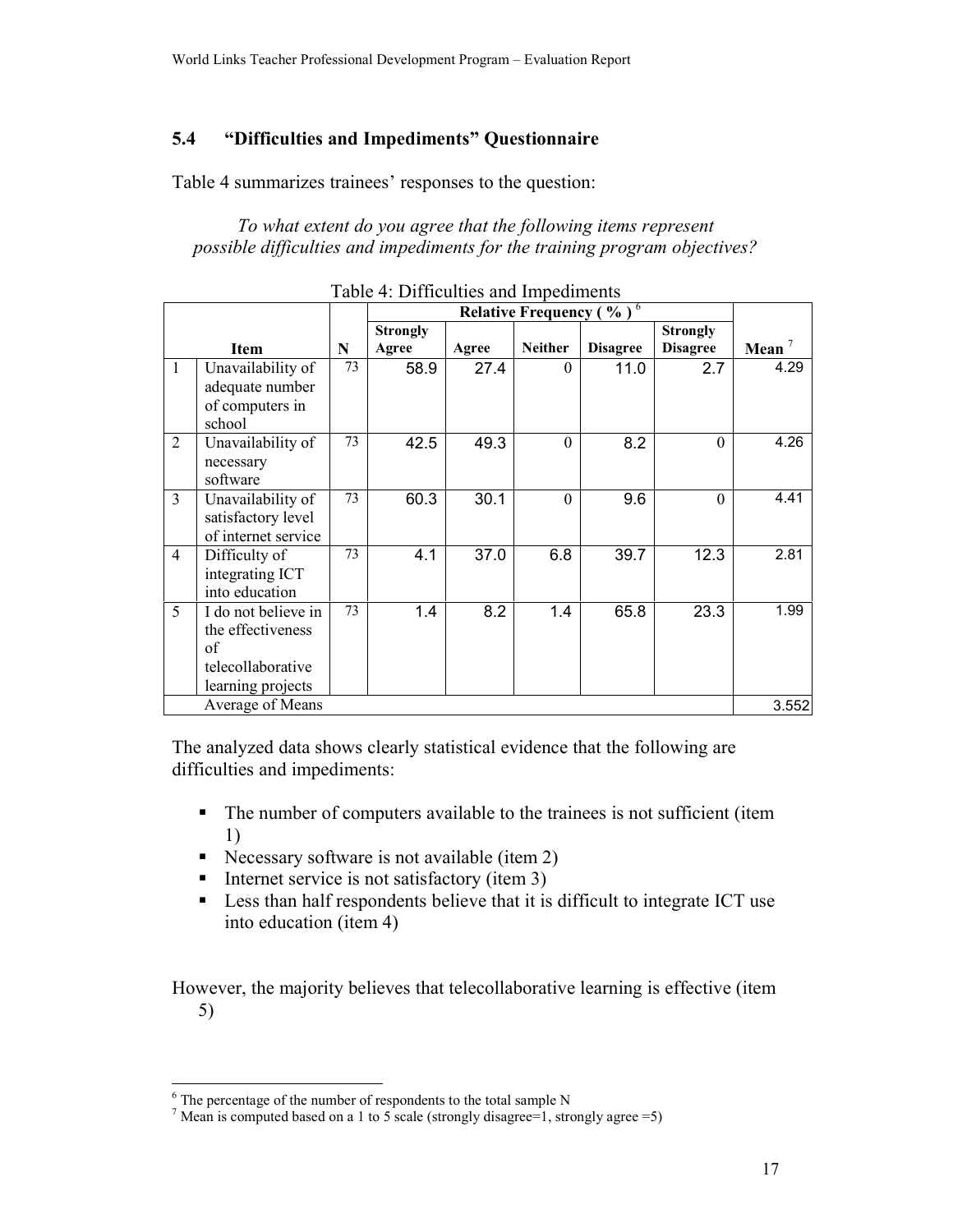### $5.5$ **Open Question**

In the questionnaire that was distributed to trainees, there was an open question.

Table 5 summarizes trainees' responses to the question:

## Please express any difficulties and concerns that have not been addressed in the questionnaire? Or any ideas and suggestions that would improve the program?

Table 5: Set of Respondents' Suggestions to Improve the Program and their Percentages to the Total Sample

| <b>Response/Comment</b>                                                                | Percentage<br>оf<br><b>Respondents</b> |
|----------------------------------------------------------------------------------------|----------------------------------------|
| The Academic Load for Teachers should be reduced to make<br>better training outcomes   | 73%                                    |
| The training extends over many months which causes losing                              | 68%                                    |
| interest<br>Unavailability of Computers and Internet for teachers and                  | 61%                                    |
| students at school and home<br>Weakness in English language among teachers reduces the | 54%                                    |
| usefulness of the Internet usage<br>The trainers are not well-qualified                | 40%                                    |
| The training books are translated from their English version<br>in a poor way          | 36%                                    |

The open question clearly indicates that the following, if addressed, would result in much better training outcomes:

- Reducing academic load
- Shortening the training period  $\blacksquare$  .
- Providing a better access to computer labs and internet services  $\blacksquare$  .
- Improving teachers' English language  $\mathbf{E}^{(1)}$
- Selecting qualified trainers more carefully  $\mathbf{u}$
- $\mathbf{u}$  . Rewriting the training material to improve its readability and make it more engaging and interesting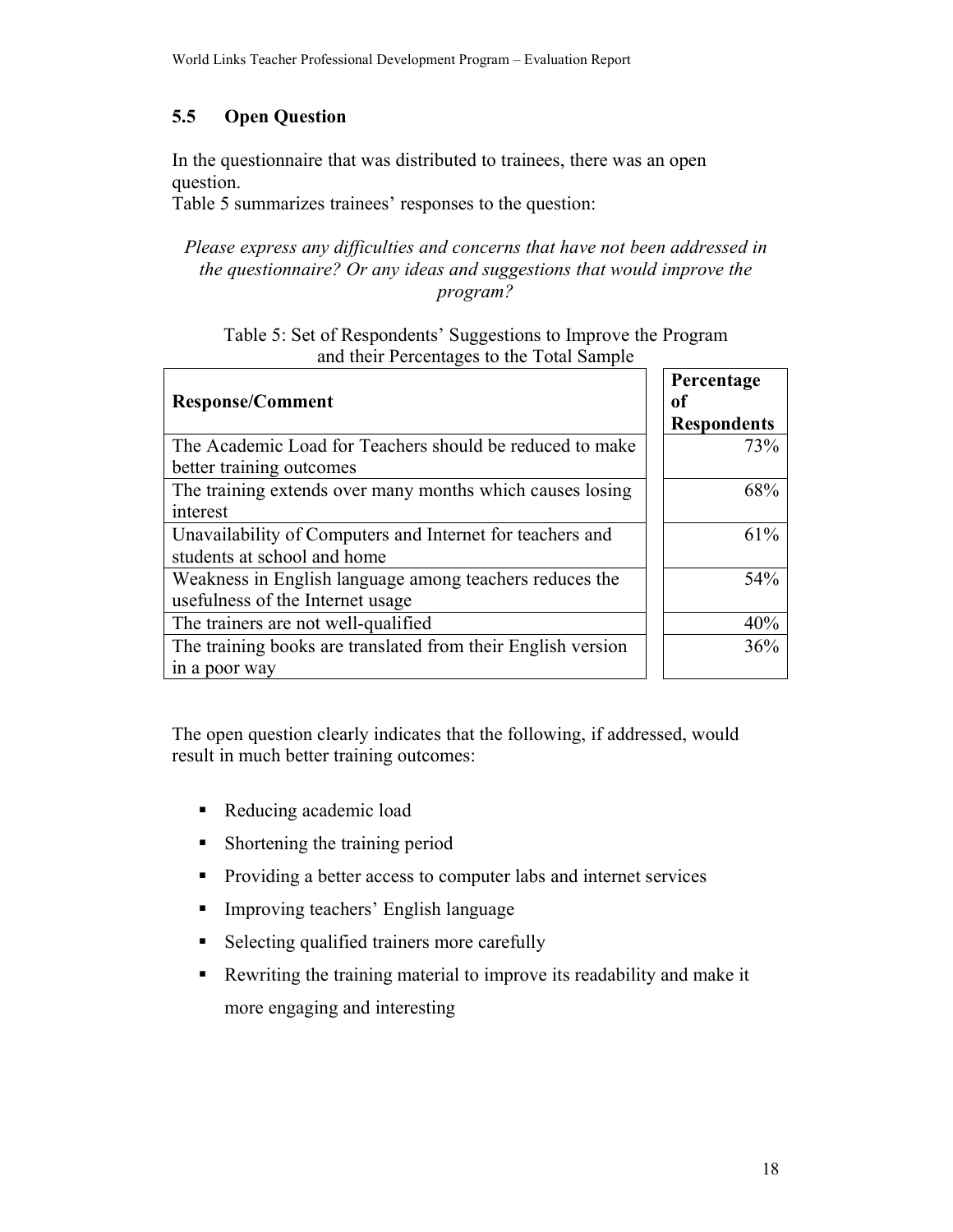#### 6. **TRAINING MATERIAL**

#### $6.1$ **Content of Material**

The "World Links" training program is composed of four phases. The following paragraphs summarize the contents and the goals of each phase:

### • Phase 1 - Introduction to the Internet for Teaching and Learning

This phase introduces the "World Links" program to the trainees. It explains basic concepts in the program like Internet and Email. It also helps the trainee to navigate Internet web sites and build email accounts. This phase also addresses initial discussion of new teaching possibilities (40 hours Workshop).

### • Phase 2 - Introduction to Learning Telecollaborative Projects

This phase introduces educational telecollaboration through activities for creation, designing, implementation, and dissemination of original projects (40 hours Workshop).

## • Phase 3 - Curriculum & Technology Integration

This phase develops skills and understanding on how to create. incorporate and facilitate innovative classroom practices that join technology broadcasted by web and curriculum, create a collaborative publishing that shows the week activities and encourages future activities (40 hours Workshop).

## • Phase 4 - The Diffusion of ICT Innovations

This phase develop skills and understand how to create, evaluate and diffuse innovative lessons to integrate the technology and curriculum. Create a collaborative publishing that shows the practical side of instructive technology (40 hours Workshop).

The detailed contents of the "World Links Training Material" are listed in Appendix 2.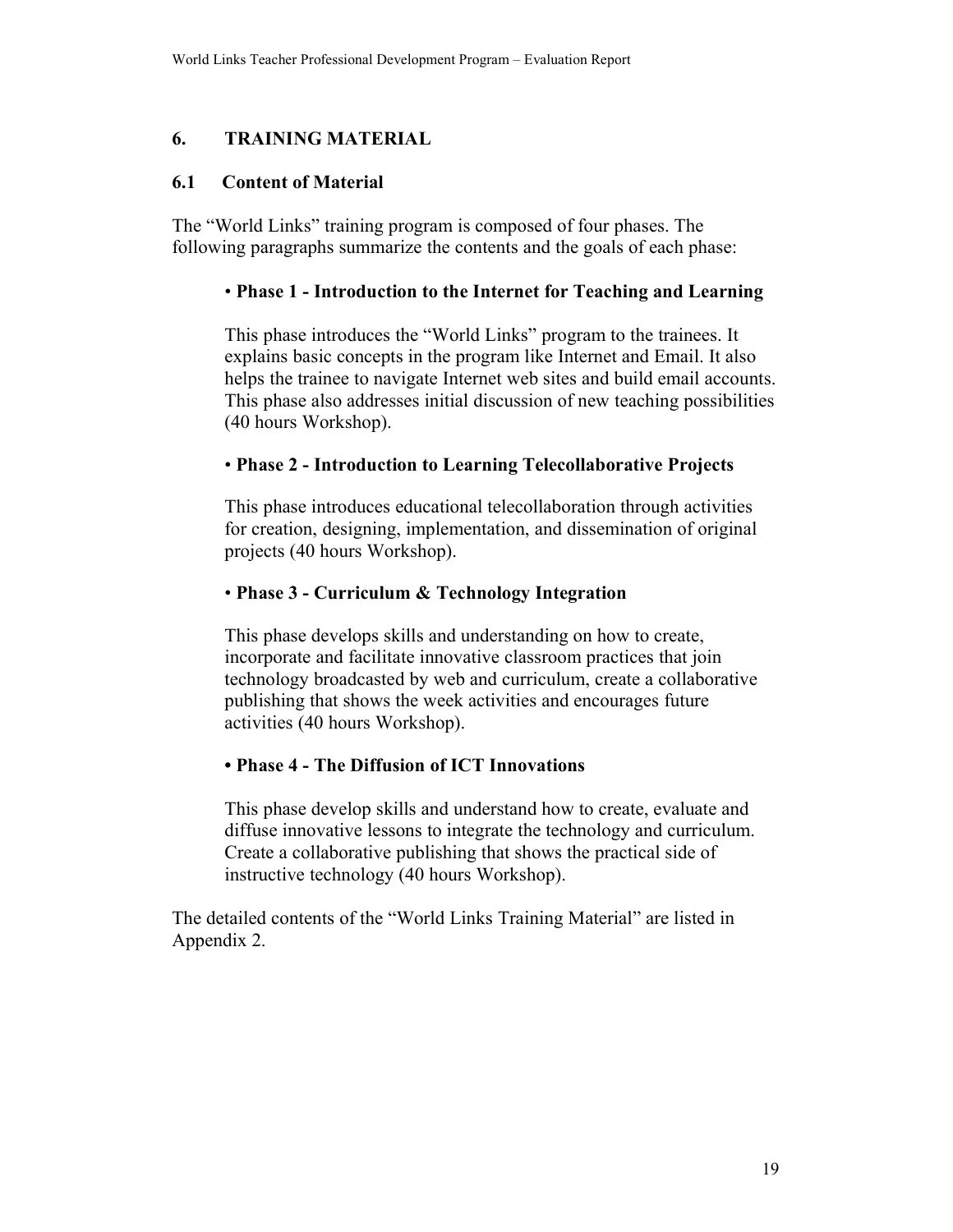#### $6.2$ **Critique of Material**

Through careful examination of the material, the researcher prepared a list of observations to discuss with trainees in the interviews. All the following observations were strongly supported through interviews with randomly selected trainees.

Strengths:

- Enforcing the ICT use in curriculum-based activities like  $\omega_{\rm{max}}$ Word processing, PowerPoint presentation.
- Improving browsing and navigation capabilities using Internet  $\Delta \sim 10$
- Emphasizing group work and telecollaborative projects.
- Gradual building of different learning and teaching skills  $\Delta \sim 10^{-10}$

Weaknesses:

- The translated material is not easy to understand  $\sim$
- There is a redundancy in many activities and exercises, particularly searching the web and dealing with emails.
- Pedagogy that builds creativity, critical thinking, and problem  $\omega_{\rm{max}}$ solving is missing.
- $\mathbb{Z}^{\mathbb{Z}^2}$ A high overlap between the "World Links" training material and ICDL, particularly, Phase 1.

The training material in its current form addresses, partially, the needs of the Ministry toward education reform. The activities referred to in the books and internet-based skills do emphasize the use of ICT in the classroom. However, they do not cover new trends and attitudes in teaching such as the critical thinking, which is very crucial in education reform.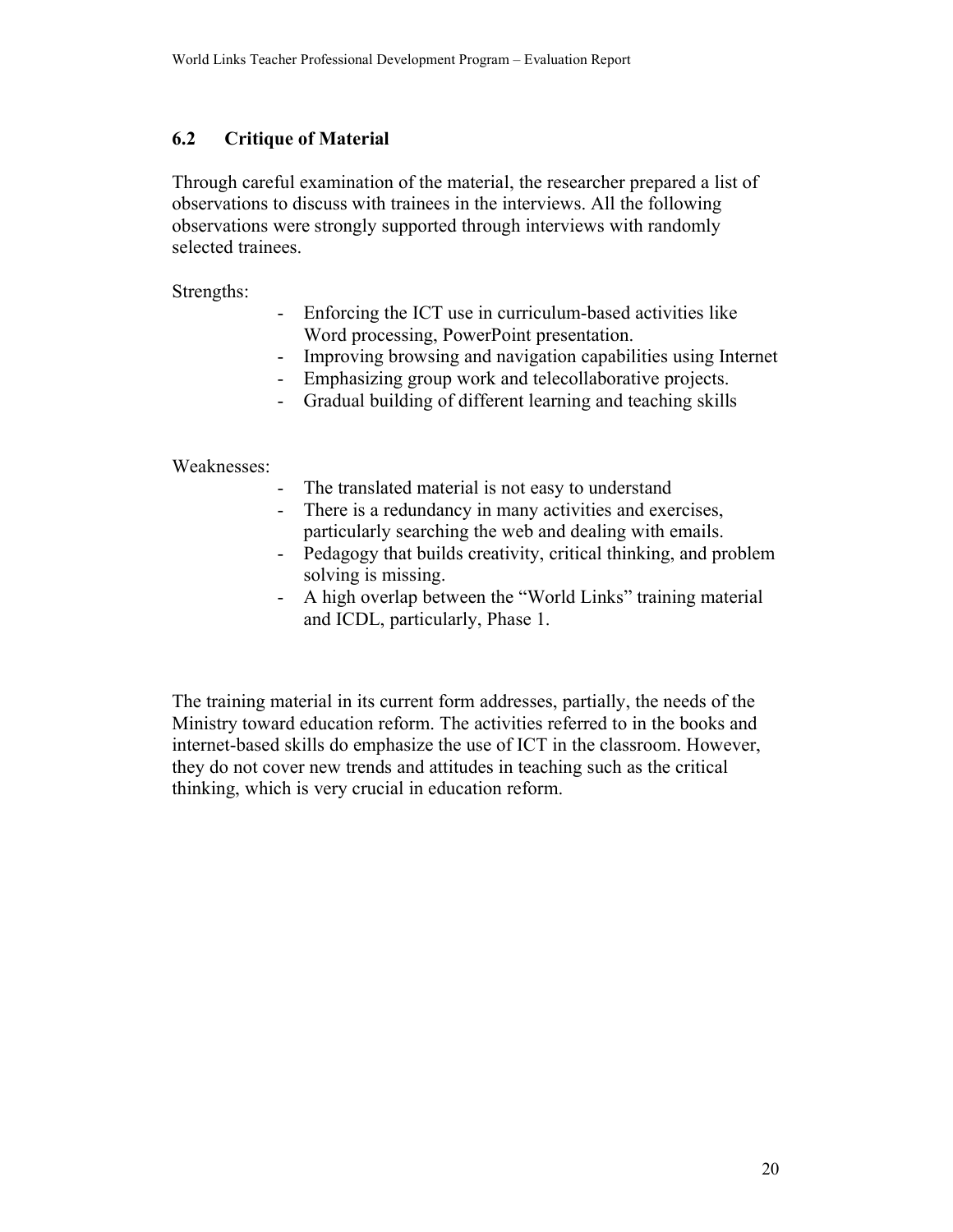#### 7. **CONCLUSIONS AND RECOMMENDATIONS**

#### $7.1$ **Conclusions**

Based on the key findings listed in the previous sections, the following conclusions can be made.

- 1. The program was effective in enhancing trainee teachers' ICT skills. These skills were:
	- Word Processing
	- Electronic Presentation
	- Internet Navigation
	- Email
	- Web Publishing using free sites
	- Chatting and using Internet tools  $\omega_{\rm{max}}$
- 2. There is a considerable overlap between "World Links" program and the International Computer Driving License (ICDL) training program. In ICDL, the teacher develops basic computer skills like dealing with Windows operating System, Word Processing, Spread Sheets (Excel), Database (Access), Electronic Presentation (PowerPoint), Internet Navigation and Email.
- 3. The "World Links" program enhances teachers' skills to develop ICTbased curriculum-related lessons and telecollaborative projects through:
	- Using Internet search engines
	- Exchanging information via emails
	- Communicating best practices and findings
	- Group-working
- 4. The training books were not interesting although the Internet-based activities were. The literal translation form English to Arabic substantially reduced the trainees' interest in using the training material.
- 5. Most training activities in the program are Internet dependent. Due to the unavailability of a satisfactory Internet service and adequate number of computers, the teachers and their students feel sort of frustration and disappointment.
- 6. The lessons, projects and portfolios developed by the teachers and their students support search-oriented learning. It also shifts partially the role of teacher from an information dictator to a facilitator, where the student himself has to search the web for information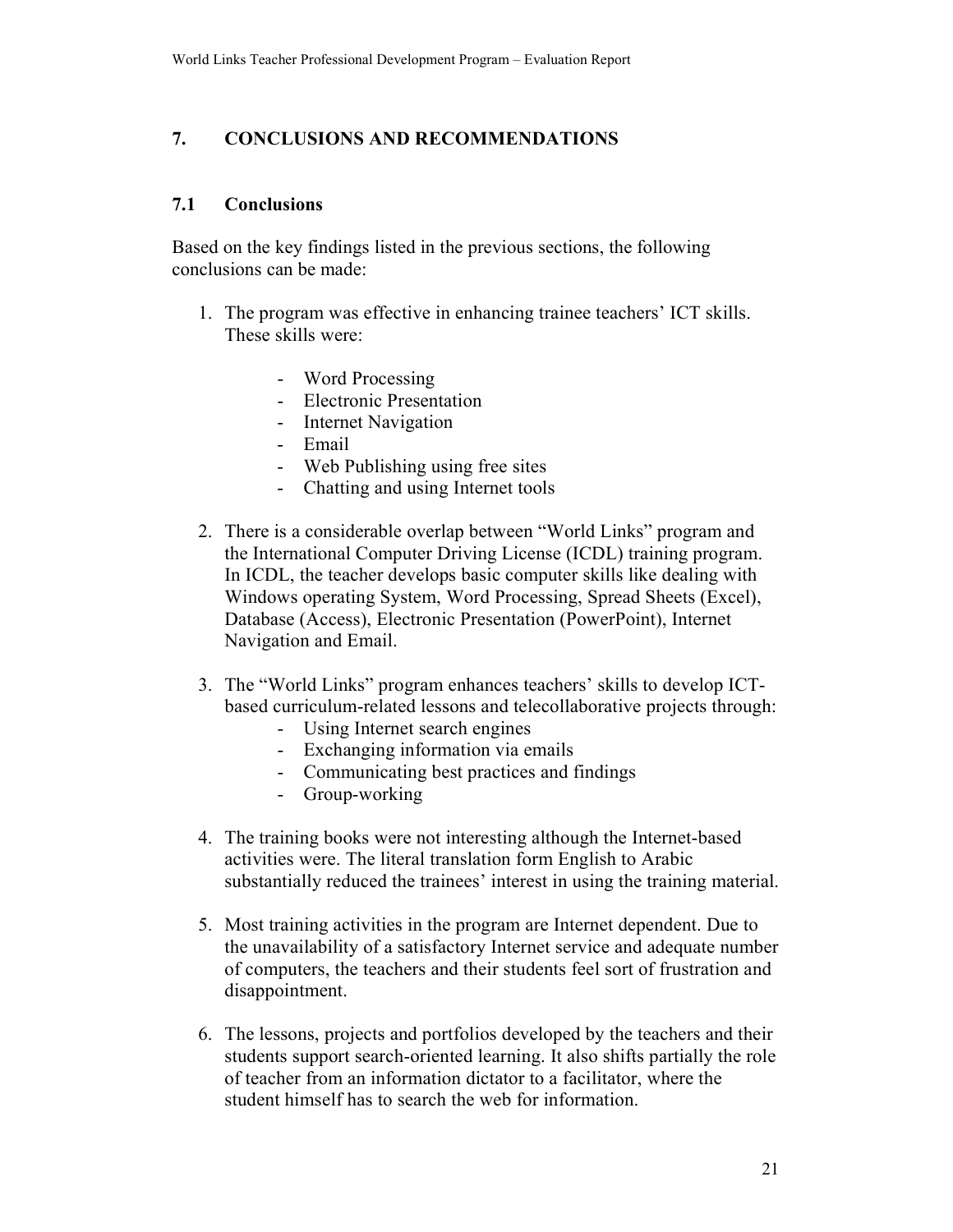7. Other important concepts in the pedagogy of education reform are missing in this program. These are creativity, critical thinking and problem solving. The training program does not show, explain or practice these concepts in its activities. Even when searching information over the web, the trainees/students are copying and pasting documented information into their projects. The margin of criticizing/reasoning this information was never an issue. The idea of using ICT skills in order to put a lesson in more creative, enjoyable and understandable form for students was never addressed.

#### $7.2$ **Recommendations**

There is considerable evidence that this training program is supporting, partially, teachers in ICT-based teaching and learning. Although the pedagogical practices are below expectations for knowledge-based economy, the program still has merits that should enable it to be adopted and disseminated provisionally.

In the next phase of training, the Ministry of Education can adopt "World Links" program. The constraints under which this program can be disseminated are:

- Restricting training sessions to the places/schools/centers that can afford high computer availability and reasonable Internet service.
- Availing highly qualified trainers. Attending Training-of-Trainers course is necessary, but not sufficient to qualify a trainer.
- $\blacksquare$ Since the pedagogical practices that support education reform and knowledge economy are missing, it is important that trainers undergo an additional training course. This course is intended to raise their awareness and knowledge in pedagogy. It is also intended to give them an opportunity to practice and appreciate innovation, critical thinking and research-oriented problem solving. Qualified trainers undertaking this course are expected to convey their experience to other trainee teachers. Telecollaborative projects would then be more fruitful to the education reform.
- Shortening the training period by:
	- Eliminating issues that has an overlap with ICDL
	- Re-writing the material, if possible, in a more interesting and effective approach. While re-writing, existing redundant activities should be eliminated, and missing pedagogical practices should be incorporated.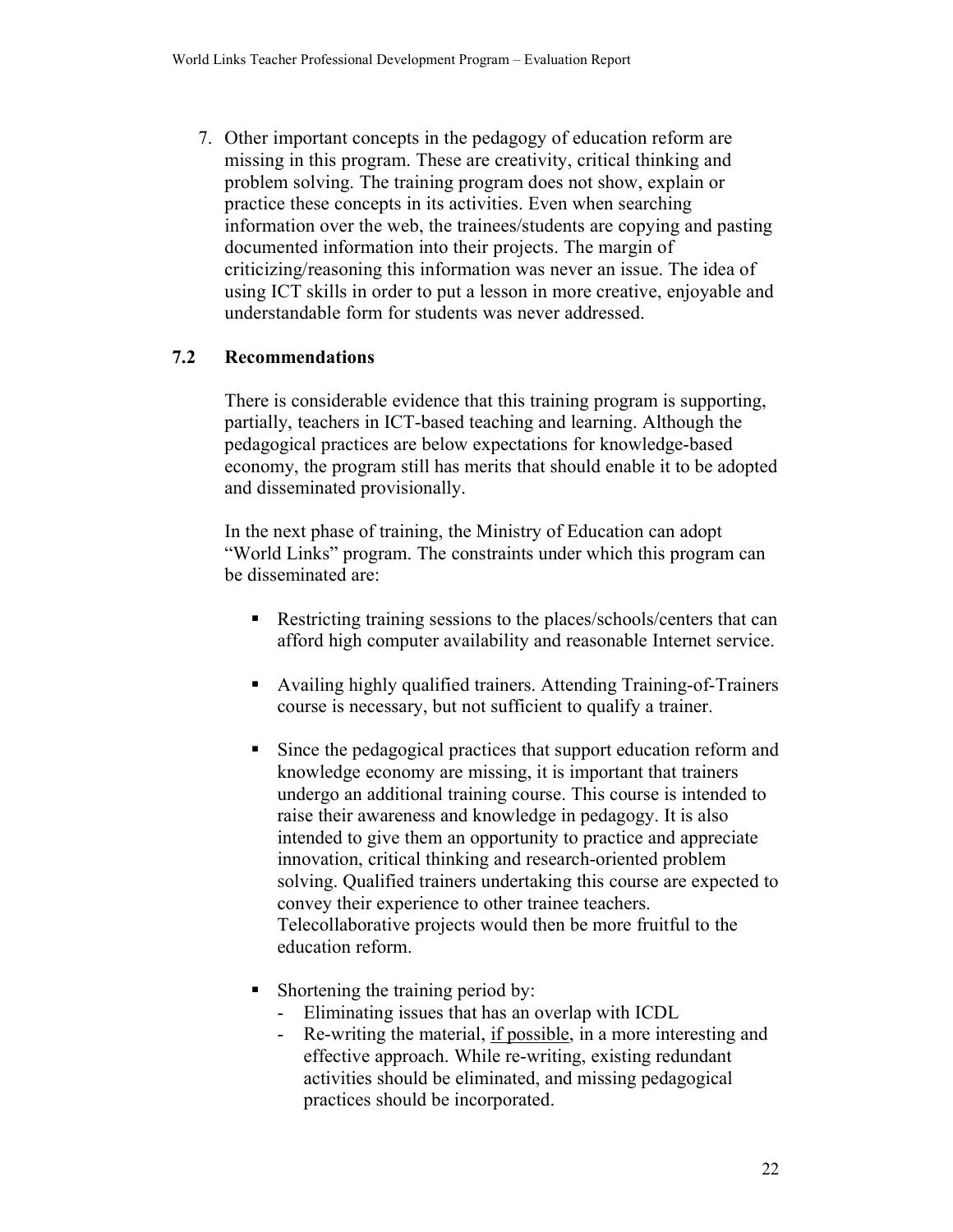- Reducing Internet access by cashing Web sites referred to in the activities to a CD, a local server or a PC.
- Upon implementing the above-mentioned recommendations, the "World Links" program has to be disseminated at a large scale. Moreover, the program can be considered a World-Class training program for education reform.
- A partial implementation of the above mentioned concerns should lead to a limited dissemination of the program.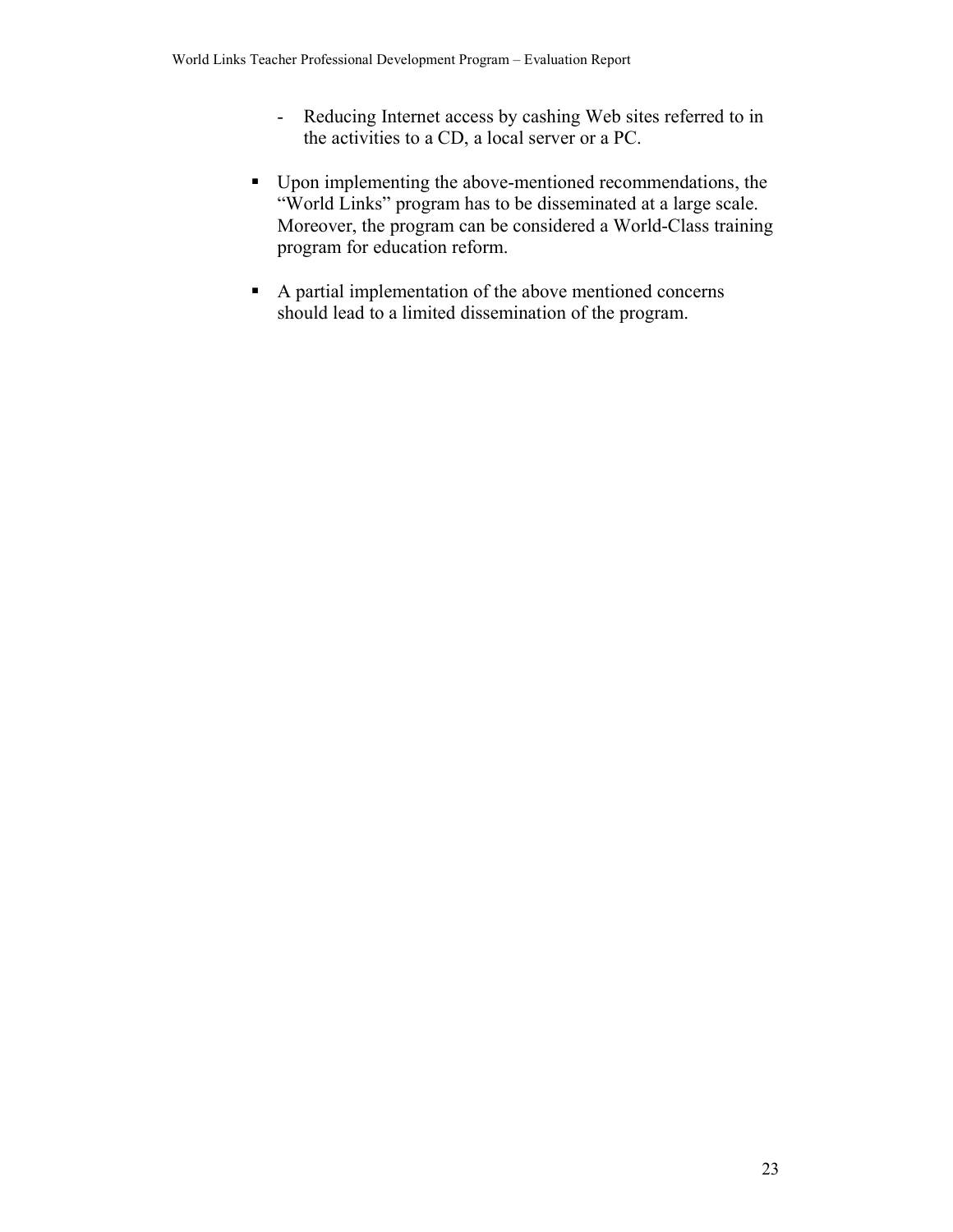### **Appendix 1 – Questionnaires**

- "Achieving Program Objectives" Questionnaire
- "Changing Teacher's Educational Practices" Questionnaire  $\blacksquare$
- "Training Material and Internet Activities" Questionnaire
- "Difficulties and Impediments" Questionnaire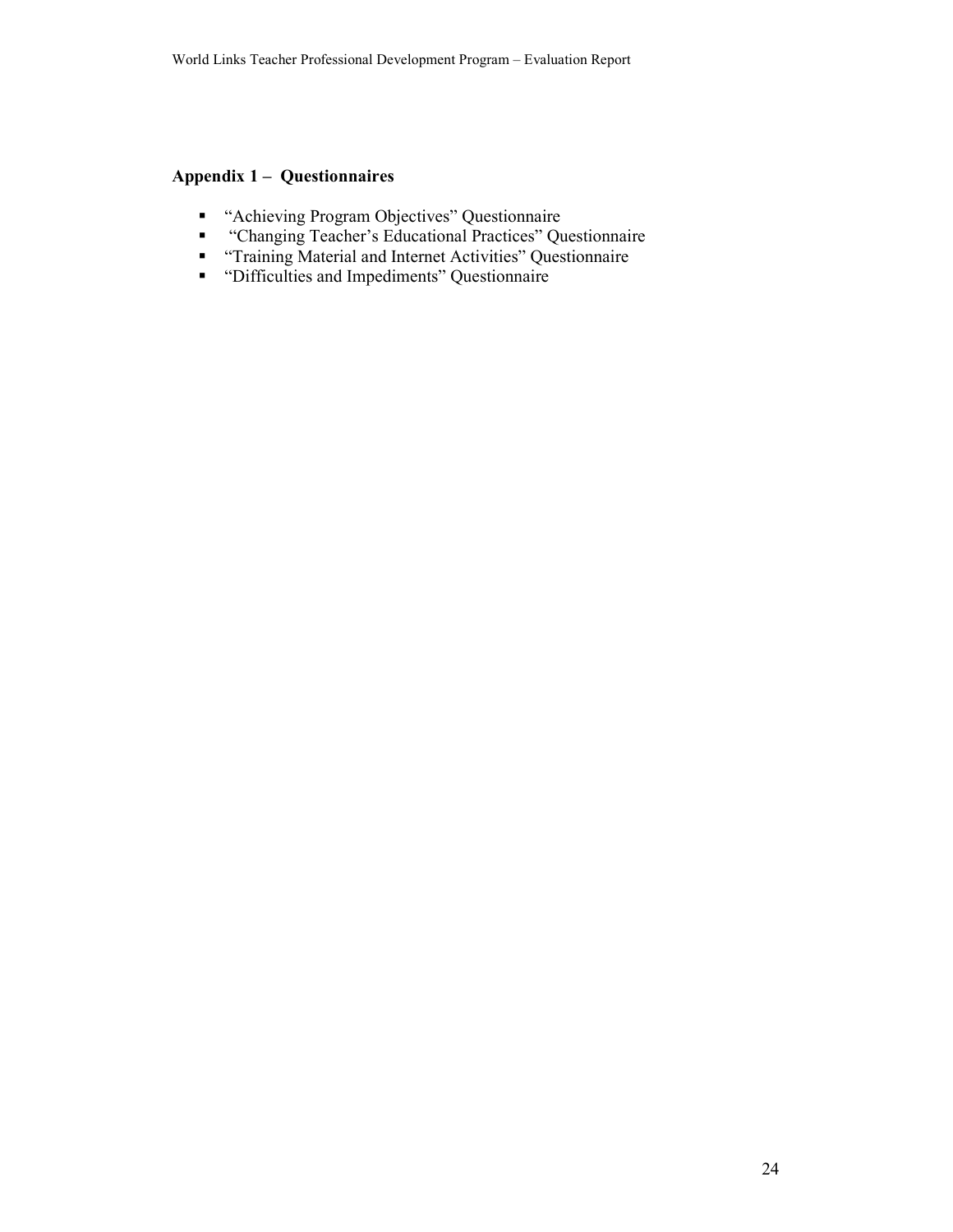"Achieving Program Objectives" Questionnaire<br>Considering the Objectives of "World Links" training program, and based on the<br>training you received, to what degree do you agree with the following statements?

|                                   | Strongly |       |         |          | Strongly |
|-----------------------------------|----------|-------|---------|----------|----------|
|                                   | Agree    | Agree | Neither | Disagree | Disagree |
| Helped in changing my teaching    |          |       |         |          |          |
| methods                           |          |       |         |          |          |
| Encouraged group work             |          |       |         |          |          |
| Helped in integrating ICT into    |          |       |         |          |          |
| curriculum                        |          |       |         |          |          |
| Enhanced methods of learning by   |          |       |         |          |          |
| doing                             |          |       |         |          |          |
| Enhanced my innovative thinking   |          |       |         |          |          |
| and knowledge                     |          |       |         |          |          |
| Enhanced my self-confidence as a  |          |       |         |          |          |
| teacher                           |          |       |         |          |          |
| Helped in increasing the use of   |          |       |         |          |          |
| ICT in my personal life           |          |       |         |          |          |
| Enhanced my loyalty to my career  |          |       |         |          |          |
| Enhanced my capabilities to       |          |       |         |          |          |
| prepare lesson plans              |          |       |         |          |          |
| Increased my use of Computers in  |          |       |         |          |          |
| research                          |          |       |         |          |          |
| Became capable of designing tele- |          |       |         |          |          |
| collaborative learning projects   |          |       |         |          |          |
| I do recommend this training      |          |       |         |          |          |
| course for other teachers.        |          |       |         |          |          |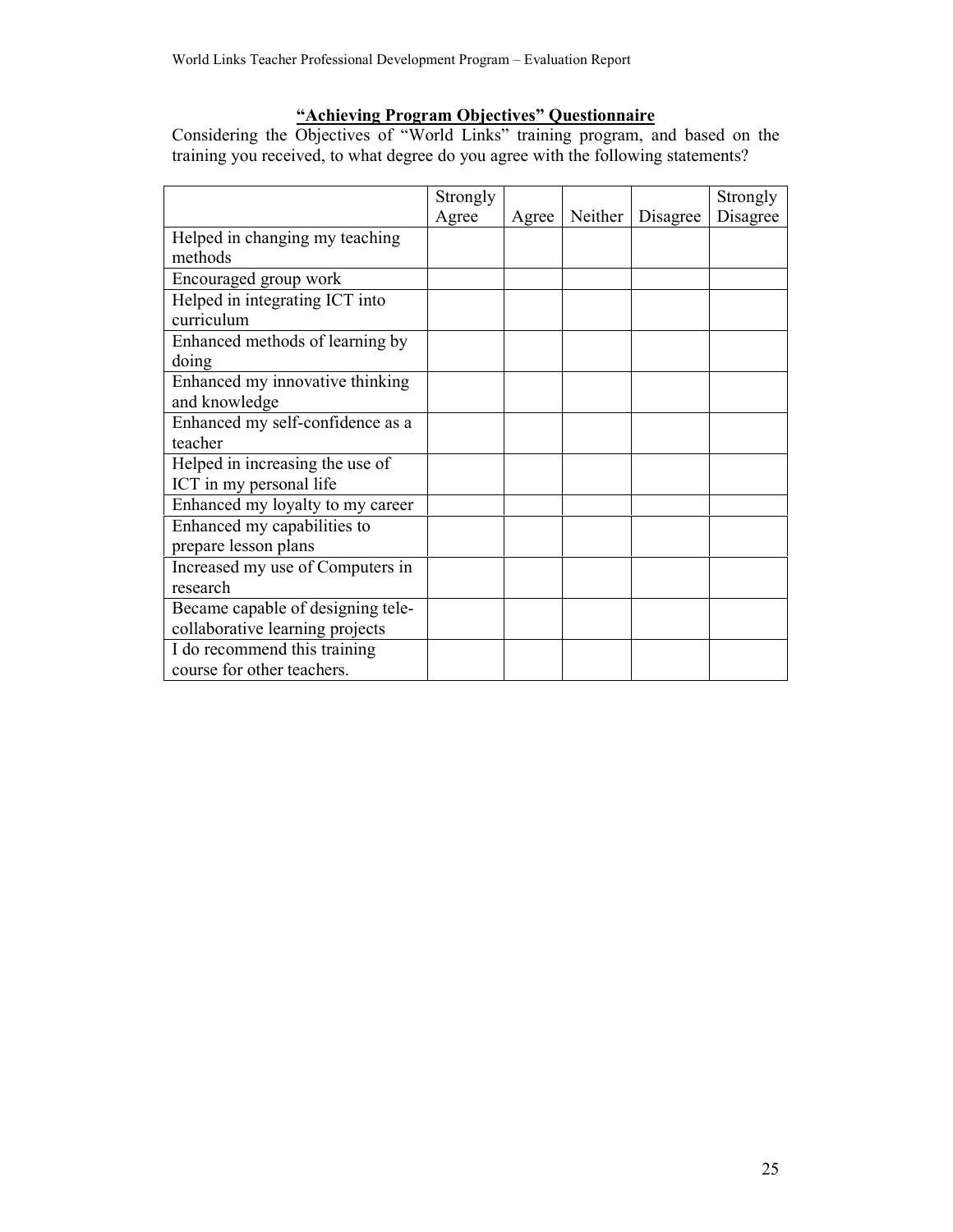"Changing Teacher's Educational Practices" Questionnaire<br>To what extent did you (or are you ready to) perform the following activities with your students:

|                                   |            | <b>Before Training</b> |          |                 |            | <b>After Training</b> |          |                 |
|-----------------------------------|------------|------------------------|----------|-----------------|------------|-----------------------|----------|-----------------|
|                                   | Completely | Reasonably             | Slightly | Not             | Completely | Reasonably            | Slightly | Not             |
|                                   | Ready      | Ready                  | Ready    | Ready<br>At All | Ready      | Ready                 | Ready    | Ready<br>At All |
| Integrating ICT in                |            |                        |          |                 |            |                       |          |                 |
| my course(s)                      |            |                        |          |                 |            |                       |          |                 |
| Encouraging my                    |            |                        |          |                 |            |                       |          |                 |
| Students to use                   |            |                        |          |                 |            |                       |          |                 |
| ICT in their                      |            |                        |          |                 |            |                       |          |                 |
| coursework                        |            |                        |          |                 |            |                       |          |                 |
| Implementing                      |            |                        |          |                 |            |                       |          |                 |
| methods to                        |            |                        |          |                 |            |                       |          |                 |
| enhance students'                 |            |                        |          |                 |            |                       |          |                 |
| dependence on                     |            |                        |          |                 |            |                       |          |                 |
| themselves                        |            |                        |          |                 |            |                       |          |                 |
| Implementing                      |            |                        |          |                 |            |                       |          |                 |
| new strategies in                 |            |                        |          |                 |            |                       |          |                 |
| teaching &                        |            |                        |          |                 |            |                       |          |                 |
| learning                          |            |                        |          |                 |            |                       |          |                 |
| Managing the                      |            |                        |          |                 |            |                       |          |                 |
| class in an                       |            |                        |          |                 |            |                       |          |                 |
| effective way                     |            |                        |          |                 |            |                       |          |                 |
|                                   |            |                        |          |                 |            |                       |          |                 |
| Attracting<br>students' attention |            |                        |          |                 |            |                       |          |                 |
|                                   |            |                        |          |                 |            |                       |          |                 |
| Enriching the                     |            |                        |          |                 |            |                       |          |                 |
| curriculum                        |            |                        |          |                 |            |                       |          |                 |
| content                           |            |                        |          |                 |            |                       |          |                 |
| Encouraging                       |            |                        |          |                 |            |                       |          |                 |
| students to search                |            |                        |          |                 |            |                       |          |                 |
| extra knowledge                   |            |                        |          |                 |            |                       |          |                 |
| resources                         |            |                        |          |                 |            |                       |          |                 |
| Creating                          |            |                        |          |                 |            |                       |          |                 |
| cooperation                       |            |                        |          |                 |            |                       |          |                 |
| between students                  |            |                        |          |                 |            |                       |          |                 |
| Respecting                        |            |                        |          |                 |            |                       |          |                 |
| copyright laws                    |            |                        |          |                 |            |                       |          |                 |
| Cooperating                       |            |                        |          |                 |            |                       |          |                 |
| between school                    |            |                        |          |                 |            |                       |          |                 |
| and home                          |            |                        |          |                 |            |                       |          |                 |
| Making education                  |            |                        |          |                 |            |                       |          |                 |
| more enjoyable                    |            |                        |          |                 |            |                       |          |                 |
| Addressing                        |            |                        |          |                 |            |                       |          |                 |
| individual                        |            |                        |          |                 |            |                       |          |                 |
| differences                       |            |                        |          |                 |            |                       |          |                 |
| Encouraging                       |            |                        |          |                 |            |                       |          |                 |
| students'                         |            |                        |          |                 |            |                       |          |                 |
| research-oriented                 |            |                        |          |                 |            |                       |          |                 |
| learning                          |            |                        |          |                 |            |                       |          |                 |
| Encouraging                       |            |                        |          |                 |            |                       |          |                 |
| students' critical-               |            |                        |          |                 |            |                       |          |                 |
| thinking                          |            |                        |          |                 |            |                       |          |                 |
| Changing the role                 |            |                        |          |                 |            |                       |          |                 |
| of teacher from a                 |            |                        |          |                 |            |                       |          |                 |
| dictator to a                     |            |                        |          |                 |            |                       |          |                 |
| facilitator                       |            |                        |          |                 |            |                       |          |                 |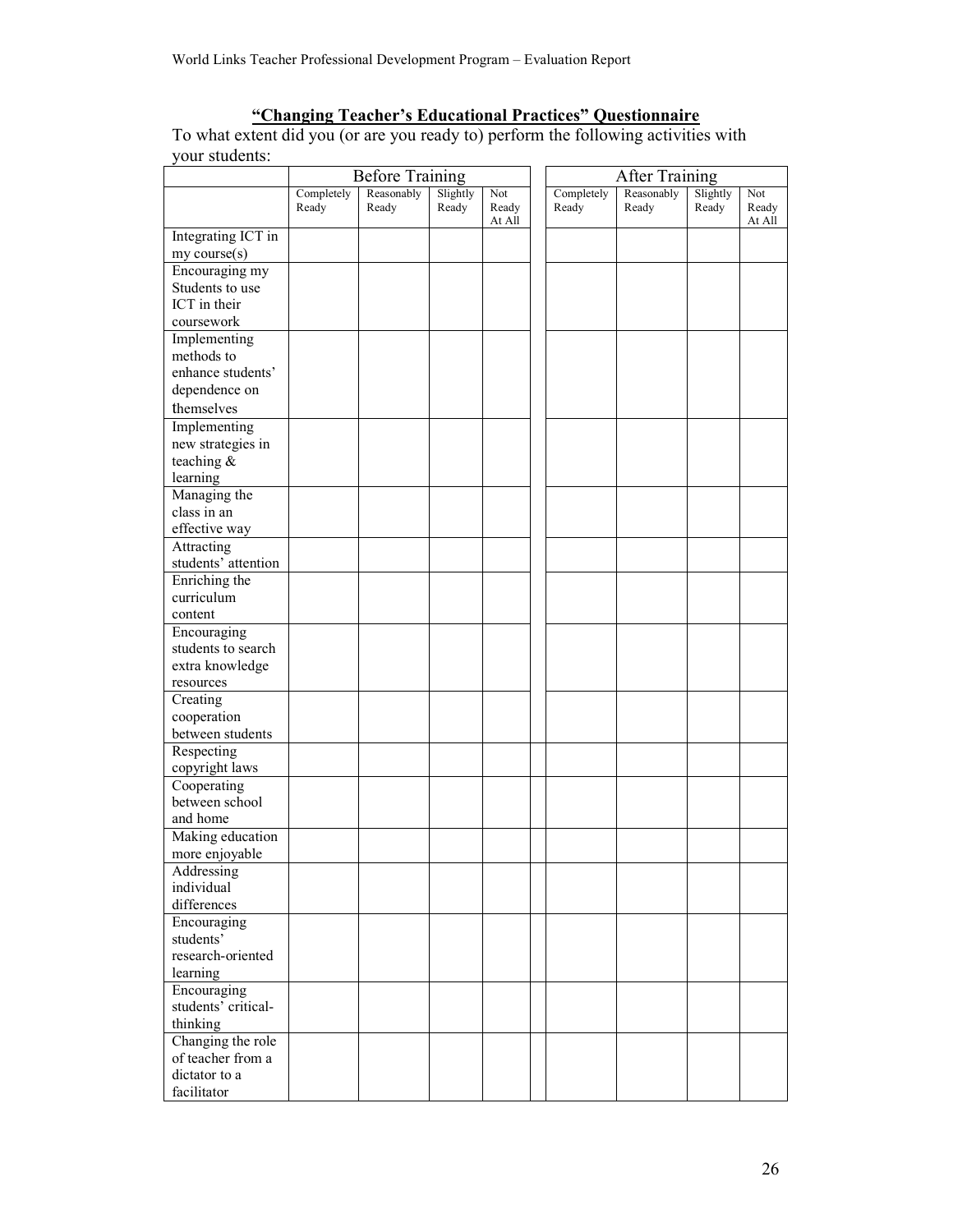### "Training Material and Internet Activities" Questionnaire

The following is related to the "World Links" training material. Please express your personal opinion and satisfaction in each of the following items:

| <b>Training Material for the Four</b><br><b>Phases</b> | To a great<br>extent | To a moderate<br>extent | To a weak<br>extent |
|--------------------------------------------------------|----------------------|-------------------------|---------------------|
| Ideas are organized and well-expressed                 |                      |                         |                     |
| Units are well-structured                              |                      |                         |                     |
| The training material is presented in an               |                      |                         |                     |
| easy and simple way                                    |                      |                         |                     |
| The training material is comprehensive                 |                      |                         |                     |
| The training material is interesting and               |                      |                         |                     |
| motivates learning                                     |                      |                         |                     |
| I used the training books and manuals                  |                      |                         |                     |
| The training books and manuals were                    |                      |                         |                     |
| useful                                                 |                      |                         |                     |
|                                                        |                      |                         |                     |
| <b>Internet-based Activities</b>                       |                      |                         |                     |
|                                                        |                      |                         |                     |

Inline with training objectives

Easy to implement

The number of activities is adequate

The time available for each activity is

adequate

These activities were useful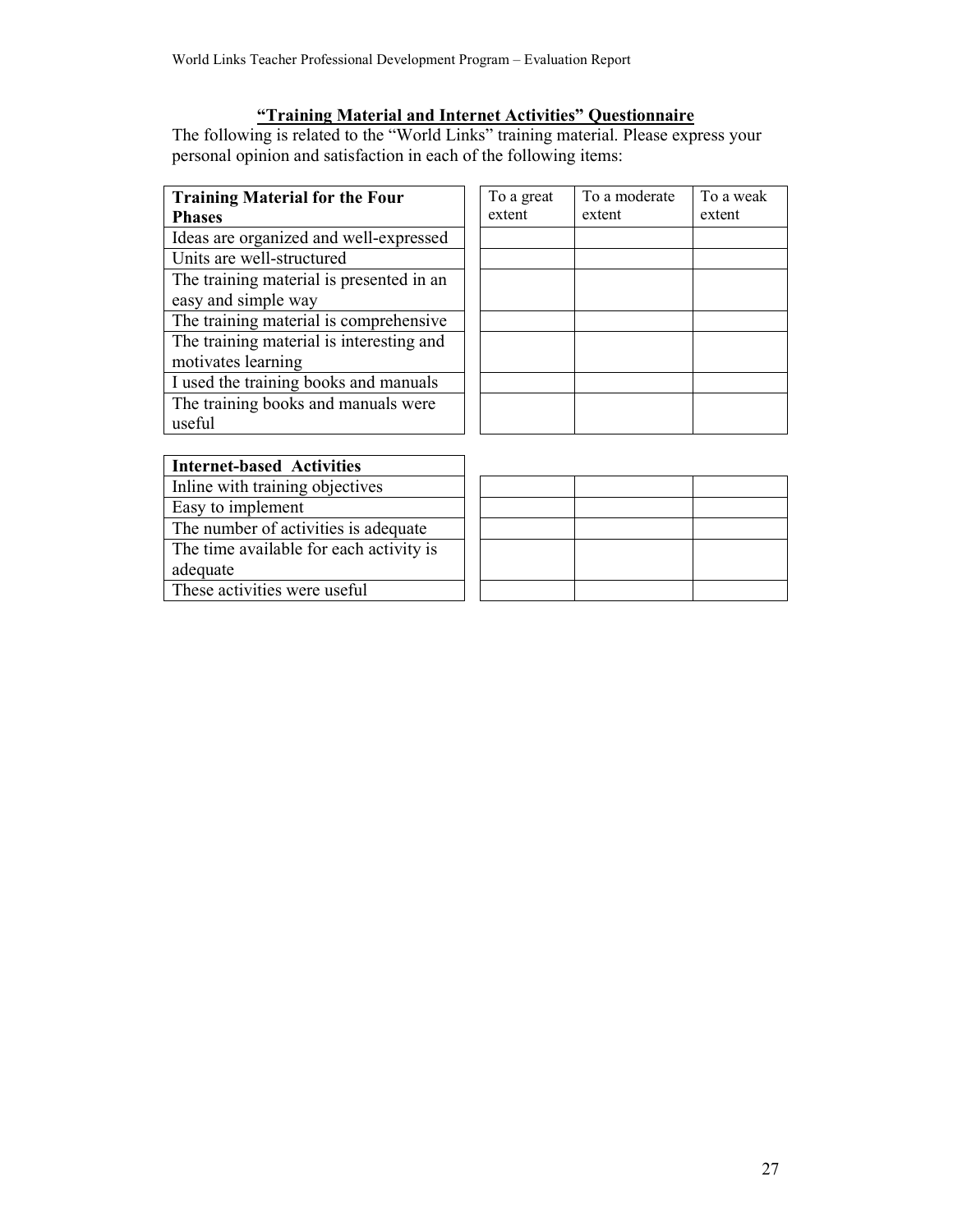"Difficulties and Impediments" Questionnaire<br>The following paragraphs describe possible difficulties and impediments that may reduce the impact of the "World Links" training program

|                                      | Strongly |       |         |          | Strongly |
|--------------------------------------|----------|-------|---------|----------|----------|
|                                      | Agree    | Agree | Neither | Disagree | Disagree |
| Unavailability of adequate number    |          |       |         |          |          |
| of computers in school               |          |       |         |          |          |
| Unavailability of necessary          |          |       |         |          |          |
| software                             |          |       |         |          |          |
| Unavailability of satisfactory level |          |       |         |          |          |
| of internet service                  |          |       |         |          |          |
| Difficult of integrating ICT into    |          |       |         |          |          |
| education                            |          |       |         |          |          |
| I do not believe in the              |          |       |         |          |          |
| effectiveness of tele-collaborative  |          |       |         |          |          |
| learning projects                    |          |       |         |          |          |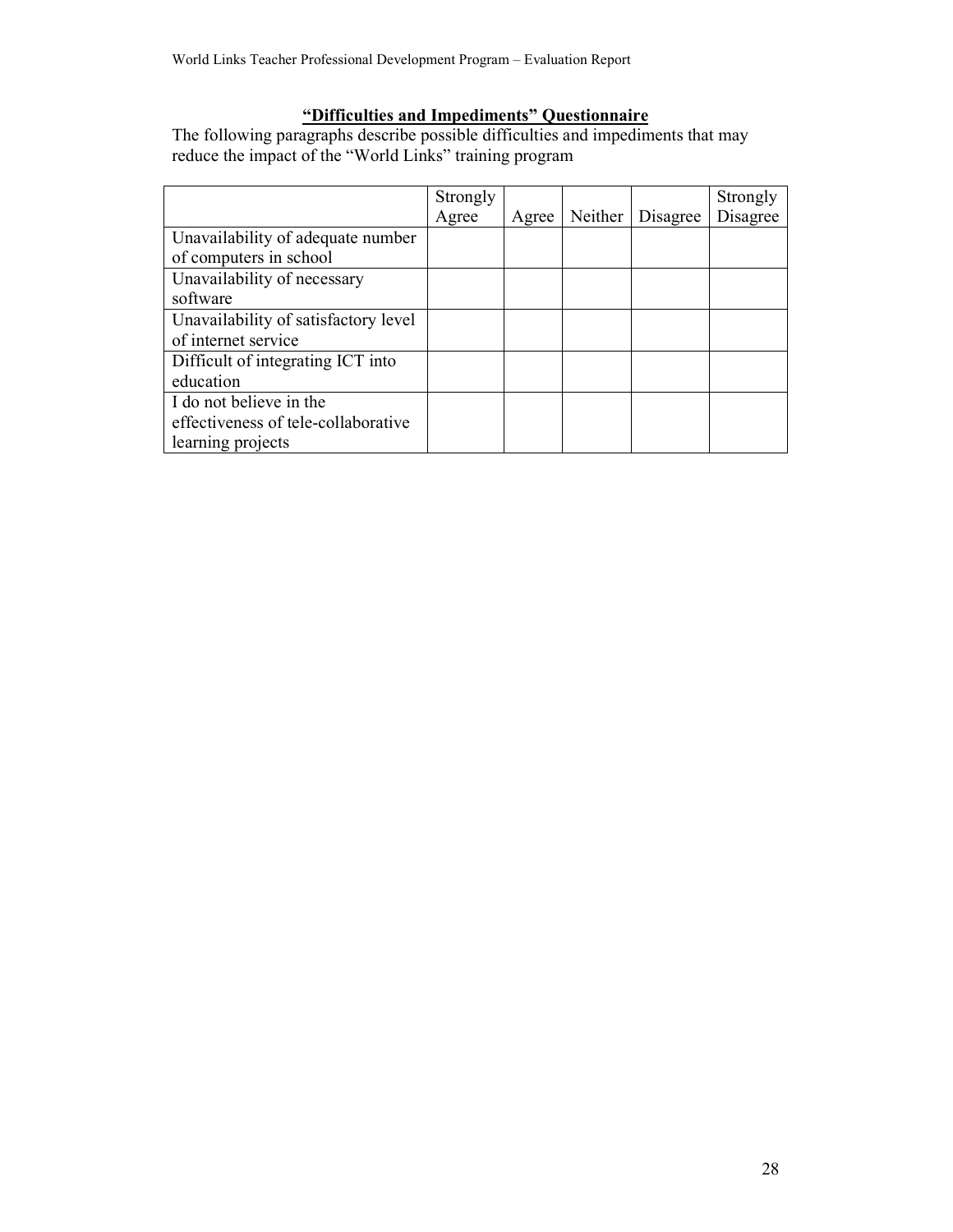## Appendix 2 - "World Links" Training Material content

- Phase I: Table of Contents
- Phase II: Table of Contents
- Phase III: Table of Contents
- Phase IV: Table of Contents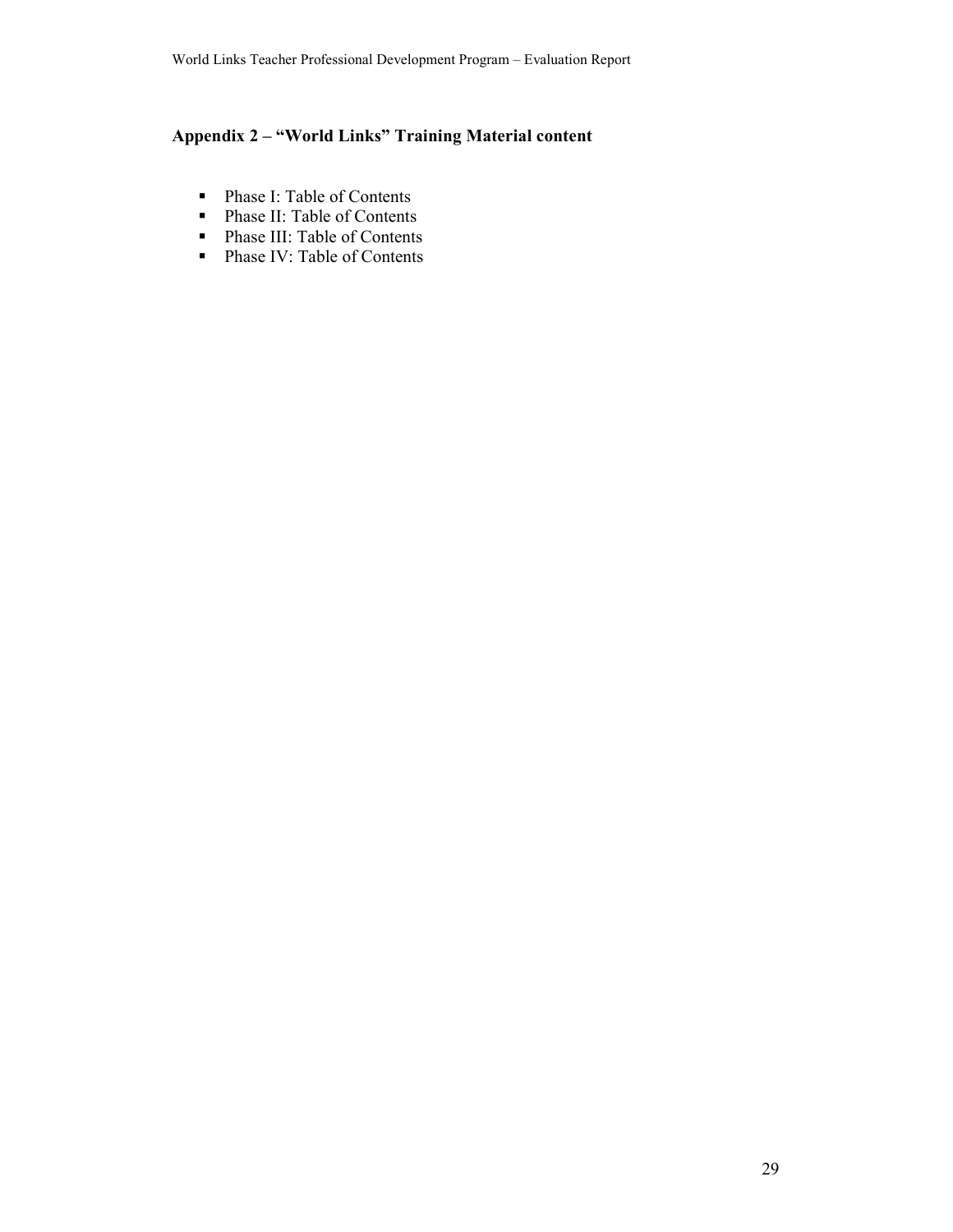### **Phase I** Introduction to the Internet for Teaching and Learning **Table of Contents**

Objectives: introduce fundamental concepts, technologies, and skills necessary for introducing networked technology and the Internet to teaching and learning; initiate discussion of new possibilities, generate basic email projects.

- 1. Introduction to the World Links Program.
- 2. Expectations & Overview Clarification of expectations and objectives for Phase I professional development.
- 3. Conceptual Orientation Define key terms: collaboration, community, cooperative learning, project-based learning.
- 4. What is the Internet? Structure, email, www, ftp, technical aspects, shareware, etc..
- 5. Introduction to Email Emphasis upon communication and collaboration. Receiving, sending, group email, public v. private, organization, newsgroups, and list-serves.
- 6. Introduction to the WWW Navigating the WWW, skills, literacy, evaluation, search engines, html, web page development, content creation.
- 7. Information Literacy.
- 8. Telecollaborative E-mail Projects.
- 9. Action Plans Follow-up professional development, professional development plan for schools, coordinators role, action plans for projects.
- 10. Closing Ceremonies.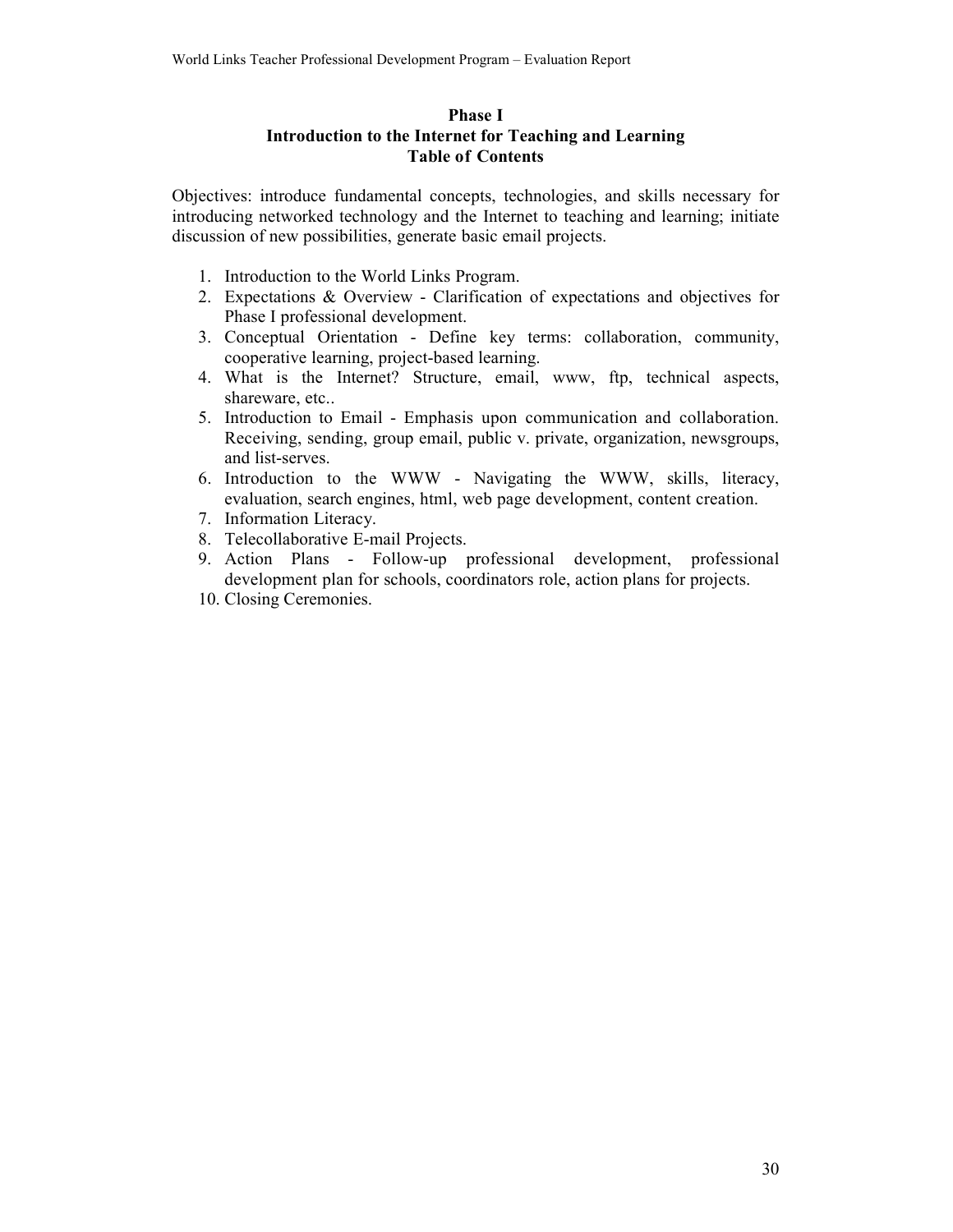### **Phase II Curriculum & Technology Integration Table of Contents**

Objectives: Develop skills and understanding of how to create, incorporate and facilitate innovative classroom practices that integrate networked technology and curricula. Create at least one collaborative publication that reflects the week's activities and encourages future.

- 1. World Links Program Update Progress report from World Links coordinators
- 2. World Links Schools Update How are things going with the World Links program in your schools (progress reports written and submitted to coordinator prior to professional development)?
- 3. Expectations  $\&$  Overview Clarification of expectations and objectives for Phase II professional development.
- 4. Instructional Technology Examination of new and emerging tools that support integration of technology for instructional purposes, classroom management and administrative duties.
- 5. Best Practices of Technology Integration What methodologies or instructional practices work best? Case study methodology and activities designed to address subject-specific concerns, tele-collaborative projects, and inter-disciplinary studies.
- 6. On-line Exchanges and Collaborations Best practices and case studies for integration of Internet/technology into the curriculum (from participants  $\&$ instructor): how to find, create and link resources to the curriculum, including tele-collaborative projects.
- 7. Content Creation Activities designed to help participants use software applications to create content for classroom purposes.
- 8. Websites as Pedagogical and Curricular Tools Activities designed to investigate the possibilities for educational websites to serve a dual-purpose.
- 9. Closing Ceremonies.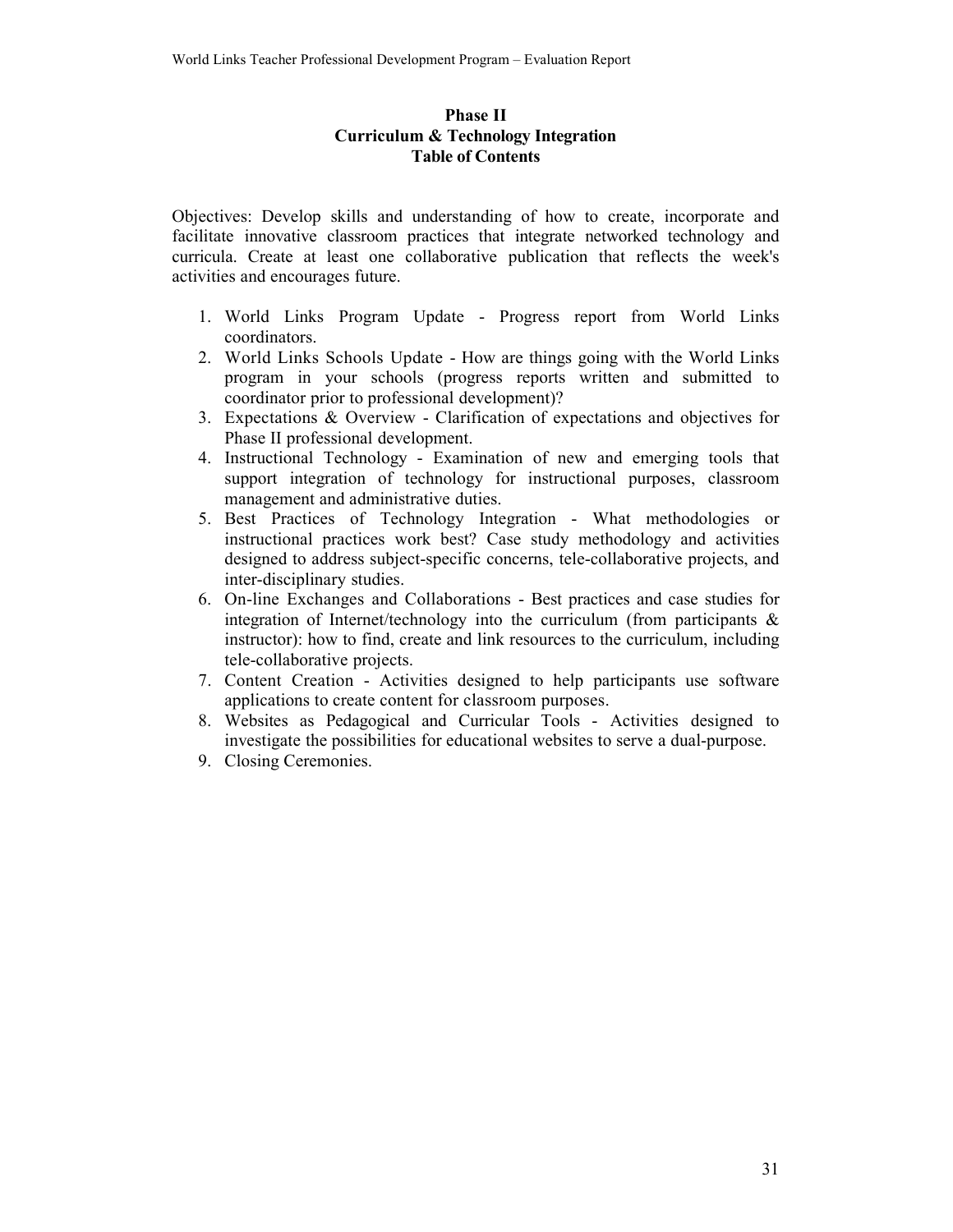### **Phase III Telecollaborative Projects Table of Contents**

Objectives: Introduction to educational telecollaboration: from activity structures to the creation, design, implementation and dissemination of original projects.

- 1. World Links Program Update.
- 2. World Links Schools Update Review experience since Phase I and Phase II professional development. What have you done since your last professional development?
- 3. Expectations & Overview -Clarification of expectations and objectives for Phase III professional development.
- 4. Key Concepts Project-based learning, problem-based learning. constructivism, collaboration, telecollaborative projects, activity structures, etc.
- 5. Telecollaborative Project Types Activity structures and exemplary projects.
- 6. Designing Telecollaborative Projects connections to curriculum, brainstorming ideas, steps towards a successful project.
- 7. Project Facilitation & Collaboration Time management, netiquette, net safety, and classroom management.
- 8. Websites & Telecollaborative Projects Process approach, collaborative process, digital archives and communication tools.
- 9. Publicizing Telecollaborative Projects -Venues for publicizing projects online; creation of a successful call for collaboration.
- 10. Action Plans Next steps in the process to ensure implementation of the pilot project.
- 11. Closing Ceremonies.